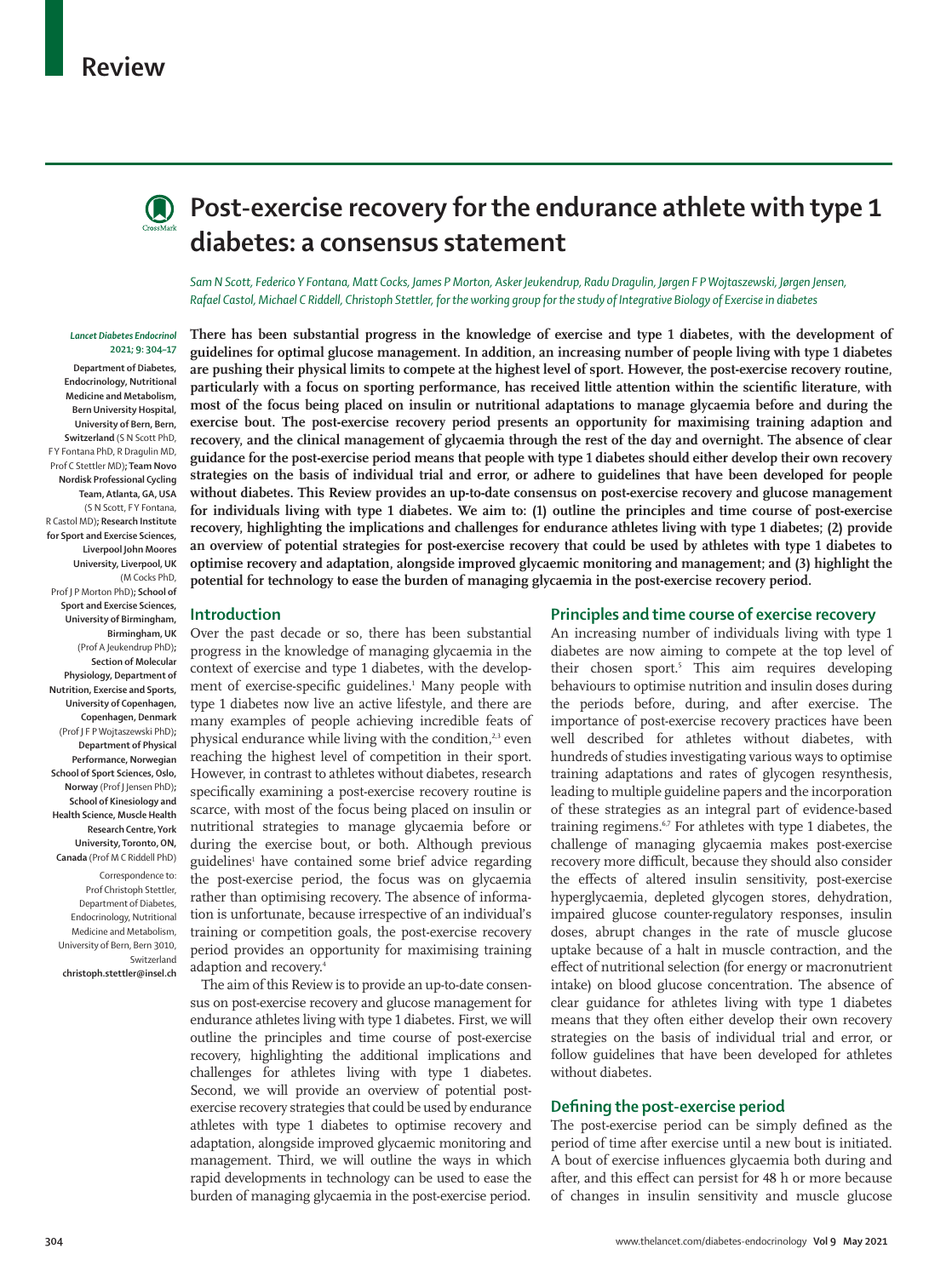

#### *Figure 1:* **Timeline of one day of training for athletes living with type 1 diabetes**

Unlike athletes without diabetes, for those with type 1 diabetes, the tasks of monitoring glucose concentrations, insulin doses, and carbohydrate intake for optimal glycaemia should always take priority. Athletes with type 1 diabetes need to individually balance the regular recovery requirements (replenishment of energy substrates, promotion of muscle remodelling, and recovery of skeletal muscle damage), while preventing potentially life-threatening severe hypoglycaemia or ketoacidosis<sup>9</sup> that might also prolong recovery. This figure shows an example of the tasks and challenges that an athlete with type 1 diabetes needs to manage when training more than once per day. Note that the task of managing glycaemia is in addition to the other logistical and personal challenges such as travel, media demands, work, and family commitments. In the image, the red box represents the recovery period between the first and second training sessions, during which the athlete needs to make sure they are prepared for the next exercise session. In this example, recovery time will be restricted to just a couple of hours between sessions, meaning athletes with type 1 diabetes should have a sound strategy in place to ensure recovery and nutrition for the next training session, while simultaneously managing glycaemia. Please note that the hours are approximate.

uptake.8 Therefore, technically speaking, the post-exercise period includes everything from immediately after exercise to the subsequent 48 h (and potentially longer, if the athlete underwent exhaustive endurance exercise or if there is severe muscle damage). In reality, athletes compete or train much more regularly than every 48 h, sometimes multiple times per day (figure 1). Rest and recovery are important aspects of an athlete's training regimen for optimal performance and training adaptation.10 During situations of suboptimal recovery time, the athlete or sports coach, or both, should have a good understanding of which aspects of recovery to prioritise. The aim will be to ensure that glycaemia is stable within optimal ranges and energy substrates have recovered to as great a degree as possible to facilitate performance, while avoiding potentially dangerous glucose excursions and the risk of complications.

For athletes with type 1 diabetes, it would seem that managing post-exercise glycaemia and achieving adequate recovery (eg, replenishing glycogen stores, ensuring adequate sleep, etc) should go hand in hand with each other. Late-onset hypoglycaemia after exercise is a common occurrence for people with type 1 diabetes,<sup>11</sup> suggesting that improving the post-exercise recovery routine could reduce this risk. On the other hand, highintensity efforts (exceeding lactate threshold) might be related to immediate post-exercise hyperglycaemia, which appears to be more common with fasted morning exercise compared with exercise at other times of the day.12 Postexercise hyperglycaemia might also occur after aerobic exercise of moderate intensity<sup>13</sup> because of many factors such as insulin pump suspension or removal over a long period of time, $14$  loss of insulin delivery (pump site failure), reduced basal insulin delivery before or during exercise, and insulin administration poorly matched with high rates of carbohydrate feeding. Post-exercise hyperglycaemia that is long lasting, with or without hypoinsulinaemia, might affect optimal glycogen recovery and should be managed with insulin dose adjustments in the immediate post-exercise period to promote the complete restoration of liver and muscle glycogen stores. Excessive insulin administration in early recovery might, however, increase the risk of late-onset hypoglycaemia.<sup>15</sup> An understanding of the metabolic changes that occur during and after exercise, as well as the individual glycaemic responses with different types or intensities of exercise, might facilitate the development of nutrition and insulin dose regimens to optimise the rate of recovery.

## **Changes in post-exercise metabolism**

At rest, energy consumption is low, with a carbohydrate oxidation rate of approximately  $0.1$  g per min<sup>1</sup> depending on the diet and exercise before the measurements for athletes without diabetes.<sup>16</sup> During exercise, there are considerable changes in fuel use that are established primarily by the intensity and duration of exercise.<sup>16</sup> When exercising at intensities of more than 70% of the maximum rate of oxygen consumption measured during incremental exercise ( $VO_{2max}$ ), carbohydrate will be the main fuel source.16 These changes in metabolism also occur in people living with type 1 diabetes, in whom there is greater carbohydrate oxidation with higher exercise intensities.<sup>17</sup>

A handful of studies have investigated exerciseassociated fuel metabolism in people with type 1 diabetes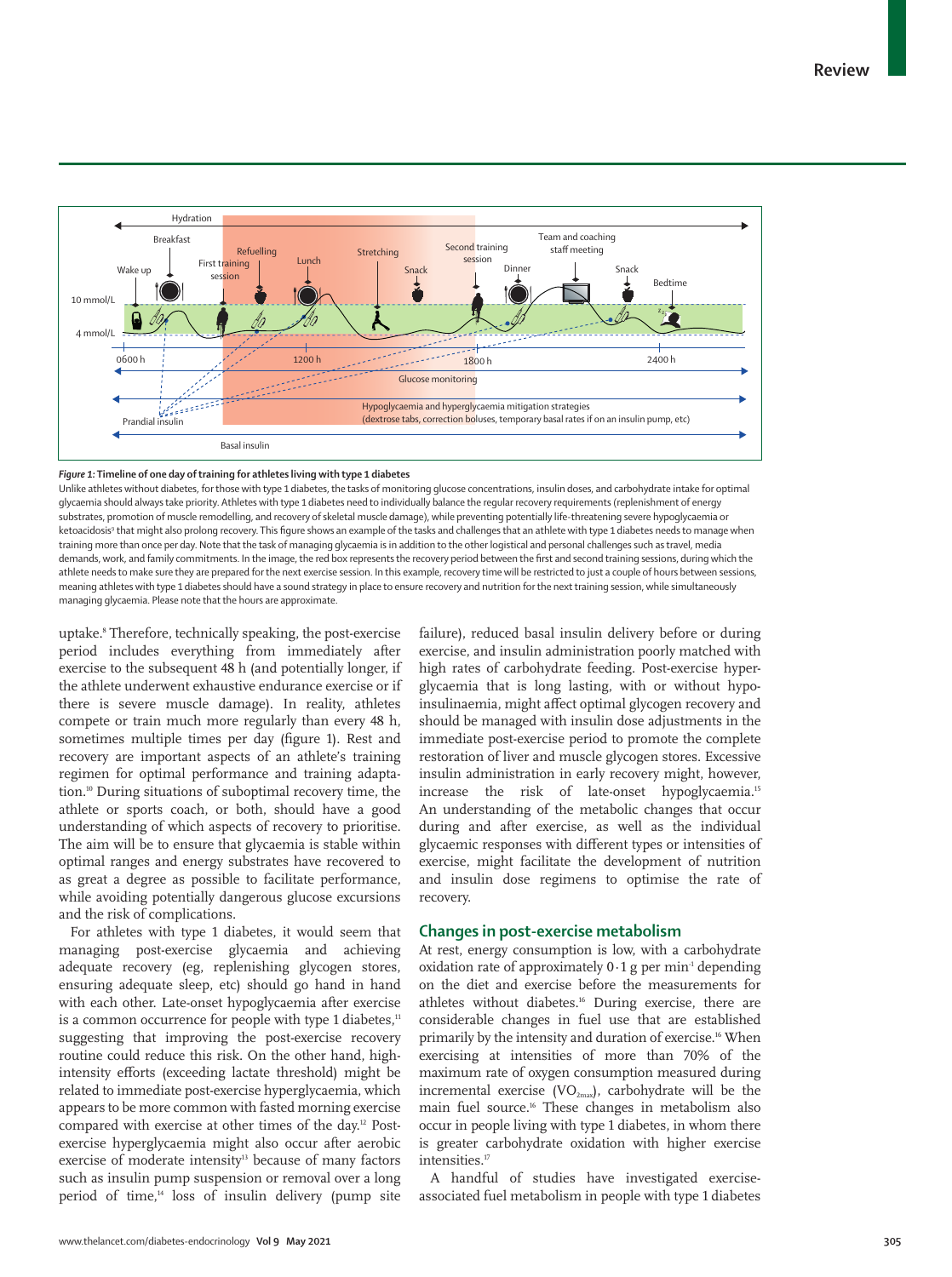and the effect of differing plasma glucose and insulin concentrations.<sup>18-22</sup> Chokkalingham and colleagues<sup>20</sup> compared the effects of differing insulin concentrations on whole-body and muscle metabolism in people with type 1 diabetes during moderate-intensity exercise. Hyperinsulinemia caused an increase in blood glucose use during exercise but with no sparing of intramyocellular glycogen. Subsequently, Chokkalingham and colleagues<sup>21</sup> compared hepatic glycogen use during exercise in people with type 1 diabetes and those without. Despite the substantially higher systemic insulin and glucose concentrations in those with type 1 diabetes, there were no major differences in substrate oxidation nor hepatic glycogen breakdown between the two groups. Jenni and colleagues<sup>18</sup> investigated the effect of different glucose concentrations at identical amounts of low insulinaemia on fuel metabolism during moderate-intensity exercise in people with type 1 diabetes. They found a higher rate of carbohydrate oxidation during exercise in hyperglycaemia than during euglycaemia, with inverse findings for lipid oxidation. Although these studies provide important insight into the potential effects of pharmacological insulin amounts and varying glucose concentrations on fuel metabolism, the effects after exercise are yet to be established. Therefore, the data below are drawn primarily from research done in individuals without diabetes.

Carbohydrate oxidation is predominant during a bout of moderate-intensity to high-intensity exercise,<sup>16</sup> but lipid oxidation becomes the main fuel source after exercise, $23$  resulting in a decrease in the respiratory exchange ratio, even under conditions of high carbohydrate feeding.<sup>23</sup> The decrease in the respiratory exchange ratio following long periods of aerobic exercise has been shown to persist to the following morning in adults without diabetes.<sup>24</sup> This shift in substrate metabolism shows a high metabolic priority for muscle glycogen resynthesis, whereby lipid oxidation from intramuscular and extramuscular sources is elevated to meet fuel requirements.<sup>25</sup> The importance of this elevation is evidenced by the fact that there is a strong relationship between the replenishment of liver and skeletal muscle glycogen stores after exercise, and an individual's subsequent exercise performance.<sup>26,27</sup> Commencing a bout of exercise with reduced muscle glycogen content impairs exercise capabilities,<sup>28</sup> meaning that the restoration of muscle glycogen is necessary if an optimal performance is desired.

## **Muscle glycogen resynthesis: insulin independent and dependent phases**

The process of muscle glycogen resynthesis begins immediately after exercise and is the most rapid during the first 5–6 h of recovery.<sup>29</sup> Glycogen resynthesis after exercise occurs in a biphasic pattern, whereby there is an initial rapid phase, lasting minutes to hours, that does not require the presence of insulin, and subsequently a more long-lasting insulin-dependent phase lasting up to 72 h.30,31 Following an exercise bout, muscle glycogen is typically restored to pre-exercise concentrations within 24–36 h, provided sufficient carbohydrate is ingested.<sup>32,33</sup> For athletes involved in multiple training sessions or competitions on the same day or successive days, muscle glycogen stores need to be replenished more rapidly, which can be facilitated with some carbohydrate feeding strategies.4,34,35 When rapid recovery from long-term exercise is the key objective, and peak performance is required within 24 h, people without diabetes are advised to consume 1·0–1·3 g carbohydrates per kg per h for the first 4 h of recovery, starting as soon as possible after exercise with frequent feeding intervals thereafter (ie, every 30 min).6,36,37 These carbohydrate requirements are likely to be similar for an endurance athlete living with type 1 diabetes. For athletes with type 1 diabetes, who manage their insulin via exogenous administration, a greater understanding of the physiology of glycogen resynthesis might help to reduce the risk of hypoglycaemia and hyperglycaemia, with the appropriate adjustments in insulin delivery to facilitate a safe and effective recovery.

## **Insulin-independent phase of muscle glycogen resynthesis**

After exercise of sufficient intensity and duration to largely deplete muscle glycogen stores, glycogen synthase activity30,38 and the permeability of the muscle cell membrane to glucose increases.39,40 These changes result in an initial rapid phase of glycogen resynthesis, which is independent of insulin signalling that typically lasts 30–60 min according to studies done in people without diabetes.31,38,41 Glucose is the primary substrate for muscle glycogen resynthesis; however, after predominantly anaerobic exercise, lactate also becomes a substantial contributor, accounting for approximately 20% of total muscle glycogen resynthesis.42 The initial rapid phase of glycogen resynthesis in the muscle appears to be because of contraction-induced GLUT4 translocation to the cell membrane and augmented glycogen synthase activity.<sup>38,43</sup> The rate of resynthesis during this initial phase can rapidly decline in the absence of exogenous carbohydrate.<sup>30,41</sup> There is little research done in people with type 1 diabetes in this area, with the exception of a few studies in the 1970s.<sup>30,44,45</sup> However, it can be assumed that, provided adequate carbohydrates are consumed, this initial phase of glycogen resynthesis would be normal in athletes with type 1 diabetes (figure 2).

## **Insulin-dependent phase of muscle glycogen resynthesis**

The second phase of glycogen resynthesis has been defined as the insulin-dependent phase, 30,31,46 which potentially requires additional considerations in athletes with type 1 diabetes because insulin is administered exogenously. In individuals without diabetes, insulin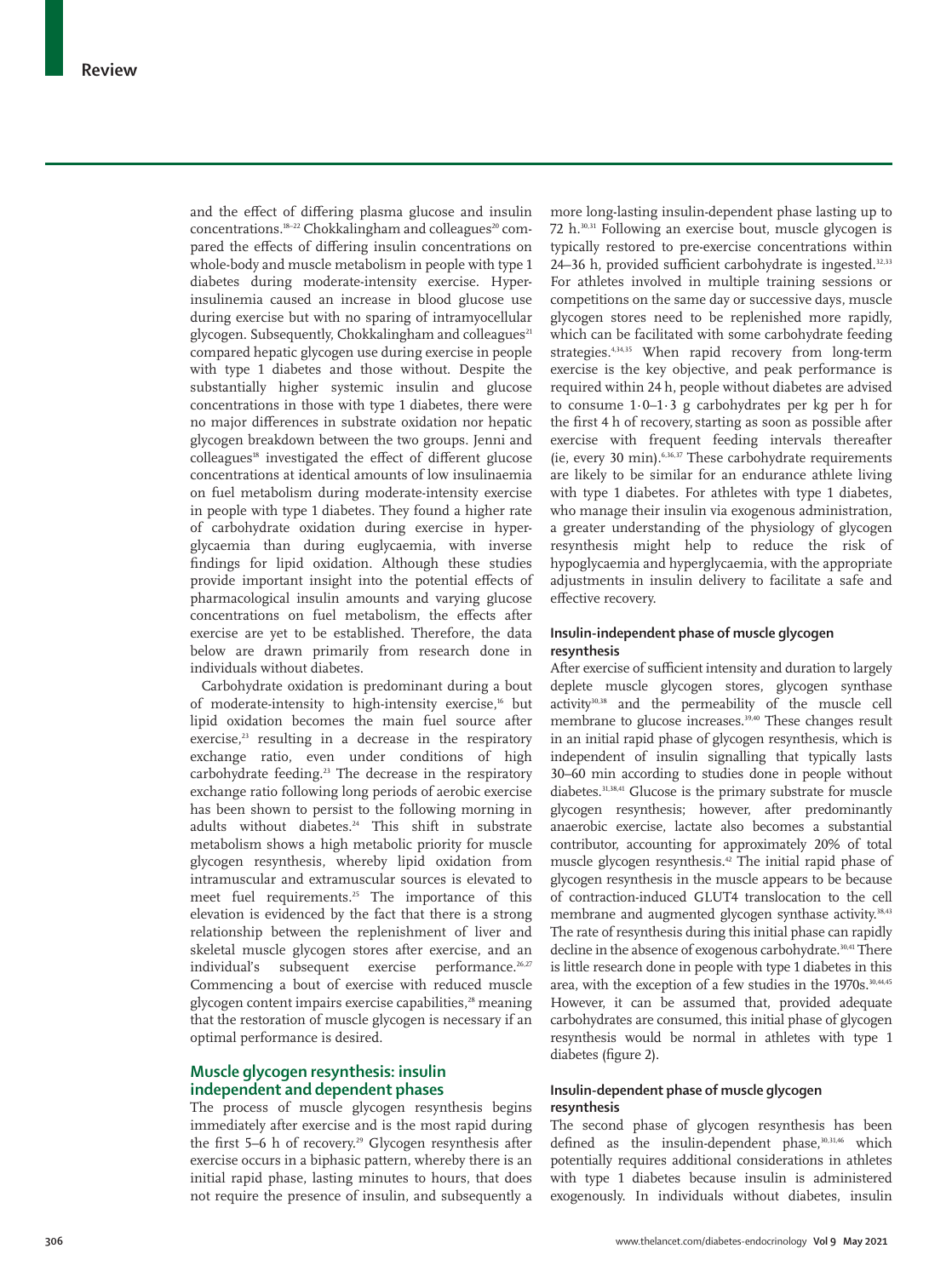release because of carbohydrate intake increases blood flow to the muscle, GLUT4 translocation to plasma membrane, and hexokinase II and glycogen synthase activity,47–49 all of which contribute to increased glucose uptake by the muscle and glycogen synthesis. In the absence of carbohydrate intake, this second phase occurs at a rate 7-10 times slower than the initial rapid phase.<sup>46</sup> Carbohydrate feeding immediately after exercise, along with the natural rise in insulin concentrations, has an important effect on the rate of glycogen synthesis during the slow phase. The effectiveness of the carbohydrate intake to speed muscle glycogen recovery during the second phase is directly related to the plasma insulin response.<sup>50</sup>

During the mid to late post-exercise period (3–12 h after exercise), the magnitude of increased insulin sensitivity can be high, substantially increasing the risk of post-exercise hypoglycaemia. Therefore, individuals with type 1 diabetes should take this factor into account and typically reduce their bolus or basal insulin dose, or both, accordingly after exercise,<sup>51</sup> on the basis of frequent glucose monitoring and some trial and error, to help prevent hypoglycaemia. Because of the absence of studies quantifying insulin adaptations in the post-exercise period, we usually recommend that the bolus insulin dose can be reduced by 20–50% at the first recovery meal, along with a similar reduction in the insulin basal delivery rate (for those using a pump) for 6–12 h or a reduction in the first basal insulin dose (multiple daily insulin injections) in the recovery period, although the precise amount will depend on the type, intensity, and timing of the exercise done. Other athletes with type 1 diabetes might choose not to adjust their insulin delivery but simply consume carbohydrates at an elevated rate that preserves blood glucose concentrations.

A handful of pioneering studies done in the 1970s used muscle biopsies to investigate muscle glycogen synthesis after exercise in people with type 1 diabetes.<sup>44,45,52,53</sup> Maehlum and colleagues<sup>52</sup> compared glycogen resynthesis rates in six participants with type 1 diabetes and six without ingesting a carbohydrate-rich diet during the 12 h of recovery after exhaustive cycling exercise. The group with type 1 diabetes took a fixed insulin dose after the exercise, although not enough to maintain blood glucose concentration within the target range because of the additional carbohydrates consumed. During exercise, muscle glycogen use was similar in the two groups. Following exercise, the glycogen synthesis rate was most rapid in the first 4 h of recovery in both groups (with type 1 diabetes, 6·4±0·6 mmol glucosyl units per kg of wet weight per h *vs* without type 1 diabetes,  $7.2 \pm 0.7$  mmol glucosyl units per kg per wet weight per h). In a subsequent experiment, the same authors<sup>45</sup> investigated the effect of insulin deprivation on muscle glycogen resynthesis during the 12 h of recovery after exhaustive exercise. With the use of a similar protocol to the previous study, five participants with type 1 diabetes were given a carbohydrate rich diet,

but this time insulin was withheld during recovery. In the first 4 h, the participants reported high rates of glycogen synthesis, similar to the earlier mentioned study in which they were given insulin.<sup>30</sup> In the subsequent 8 h, there was no further increase in glycogen synthesis in the insulin deprivation condition, despite the fact that the plasma glucose concentration was 20–30 mmol/L and that glycogen synthase was activated.<sup>45</sup> These observations provide clear support for the importance of insulin signalling in the second phase of glycogen resynthesis. However, it is important to note that these studies were not done under physiological conditions given the probability of ketoacidosis with insulin deprivation, and the authors did not control factors including the duration of the exhaustive exercise bout, the amount of food consumption, and blood glucose concentration. Since the completion of these studies<sup>30,44,45</sup> more than 40 years ago, there have been substantial improvements in insulin formulations and delivery methods and knowledge of the effects of exercise on glucose concentrations in type 1 diabetes. Therefore, the post-exercise period in athletes with type 1 diabetes should be the focus of renewed interest, particularly with the use of rapid-acting insulin analogues with much shorter half-lives.

These studies illustrate the importance of post-exercise insulin adjustments for optimal glycogen resynthesis and individual basal insulin adjustments because of increased insulin sensitivity. For athletes with type 1 diabetes, the



*Figure 2:* **Muscle glycogen recovery and blood glucose concentrations after long periods of exercise** Adapted from Maehlum and colleagues.<sup>30,45</sup> The dark grey shading illustrates the exercise period and light grey is the recovery period up to 12 h after exercise. (A) The glycogen content in individuals with type 1 diabetes with insulin administration and individuals without type 1 diabetes. (B) The effects of insulin deprivation in individuals with type 1 diabetes, where the changes are apparent in the insulin-dependent phase. (C,D) The corresponding blood glucose profiles to (A) and (B) above, showing the importance of prioritising blood glucose concentration during recovery.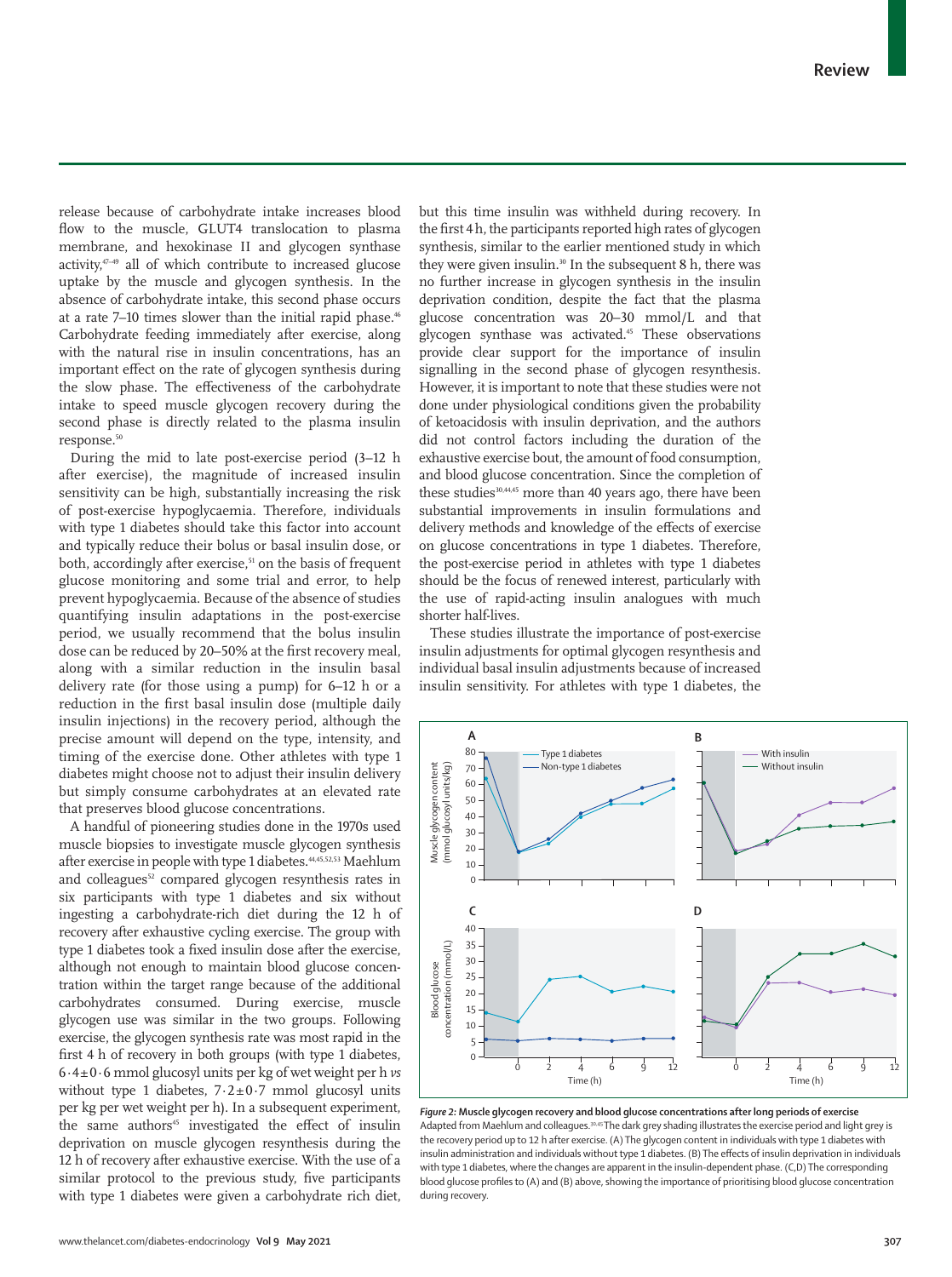best strategies for insulin administration after exercise are likely to be highly individual and depend on particular circumstances. The priority after finishing a bout of exercise should be to first get the blood glucose concentration of the individual stable and within the target range (4–10 mmol/L). This might be done by taking an insulin correction if required<sup>13</sup> and then adding additional bolus insulin to cover the carbohydrate and protein intake consumed in early recovery to stimulate glycogen resynthesis and muscle protein synthesis. As always, it is important to re-emphasise that, although the rate of glycogen resynthesis is important, the athlete with type 1 diabetes needs to balance this with the risk of hyperglycaemia and hypoglycaemia. Athletes with type 1 diabetes should also be made aware that the greater muscle insulin sensitivity after exercise can persist for up to 48 h (or even longer after extreme exercise bouts), which means they should be aware of a delayed onset of hypoglycaemia. In addition, they should adapt their insulin doses on the basis of individual increases in insulin sensitivity during periods of increased training or competition.2 Athletes and their coach, trainer, or nutritionist should work on developing a regular routine of post-exercise nutrition and insulin administration based on individually defined variables and requirements. The section on strategies to maximise and facilitate postexercise glycogen synthesis in athletes with type 1 diabetes in this Review will outline potential strategies to help facilitate the development of such a routine.

# **Liver glycogen metabolism during and after exercise**

Skeletal muscle glycogen metabolism has received much attention over the last six decades since the development of the muscle biopsy technique.35,54 However, the role of hepatic glycogen during and after exercise has been less well studied, primarily because of the difficulty of accessing tissues samples compared with muscle biopsy samples. The development of <sup>13</sup>C-magnetic resonance spectroscopy (C-MRS) as a non-invasive measurement of human liver glycogen<sup>55</sup> has enabled repeated measurements of liver glycogen content to be made without inducing the catecholamine response that sometimes is induced by biopsy procedures. A handful of studies have used 13C-MRS to measure the effect of carbohydrate ingestion on the rate of post-exercise hepatic glycogen resynthesis in athletes without diabetes<sup>26,56,57</sup> (see the section on effects of the type and form of carbohydrates on post-exercise recovery and glycaemia). Although there are no data on hepatic glycogen metabolism during the postexercise period in athletes with type 1 diabetes, Bally and colleagues<sup>58</sup> found similar hepatic and intramyocellular glycogen stores between adults with well-controlled type 1 diabetes and a group of matched individuals without type 1 diabetes under standard resting conditions. Future research should aim to use these techniques to investigate optimal strategies to maximise hepatic glycogen resynthesis after long periods of endurance exercise in athletes with type 1 diabetes.

# **Influence of sex hormones and menstrual cycle phase on fuel metabolism and glycogen resynthesis**

Within the type 1 diabetes and exercise literature, most published work has only included young healthy male individuals, and those that have included female individuals tend not to recognise the potential sex-related effect on their outcomes. As was highlighted in previous publications,5,59,60 this effect is an important issue, because there are likely to be important sex-related differences in metabolic and neuroendocrine responses during and after exercise that will influence glycaemia, carbohydrate requirements, and glycogen resynthesis. Female athletes with type 1 diabetes might have important changes in glycaemia that are linked to the menstrual cycle phase. These changes are likely to influence insulin and carbohydrate needs before, during, and after an exercise bout.

# **Strategies to maximise and facilitate postexercise glycogen synthesis in athletes with type 1 diabetes**

Athletes without diabetes do not need to consider their blood glucose concentration in the same way as those with type 1 diabetes, since their β cell response is intact and insulin is produced endogenously. For those without type 1 diabetes, after a bout of exhaustive exercise, the replenishment of glycogen stores is the primary aim, with the rate of carbohydrate absorption in the gut and glucose uptake in the muscle being the main limiting factors, with little concern of hyperglycaemia or hypoglycaemia.38 For the athlete with type 1 diabetes, maintaining blood glucose concentration within target range (4–10 mmol/L) adds an additional complexity that requires vigilance, frequent glucose monitoring, preferably by continuous glucose monitoring (CGM), and often insulin dose titration. Nutritional strategies to maximise the rates of glycogen resynthesis and muscle protein synthesis after exercise have been well studied in athletic populations without diabetes.4,26,32–38 Muscle damage repair and skeletal muscle reconditioning are also important determinants of recovery.7 A positive muscle protein balance is needed to facilitate the repair of exercise-induced muscle damage<sup>61</sup> and, in the long term, for muscle hypertrophy for improved athletic performance, depending on the event. In this section, we outline the potential effects of timing, quantity, and type of nutrition, as well as post-exercise recovery practices (cool down, ice baths, and sleep) and how they could be used to simultaneously manage glycaemia and the rate of recovery (figure 3).

# **Post-exercise carbohydrate intake**

The quantity of post-exercise carbohydrate intake will depend on the type, duration, and intensity of the exercise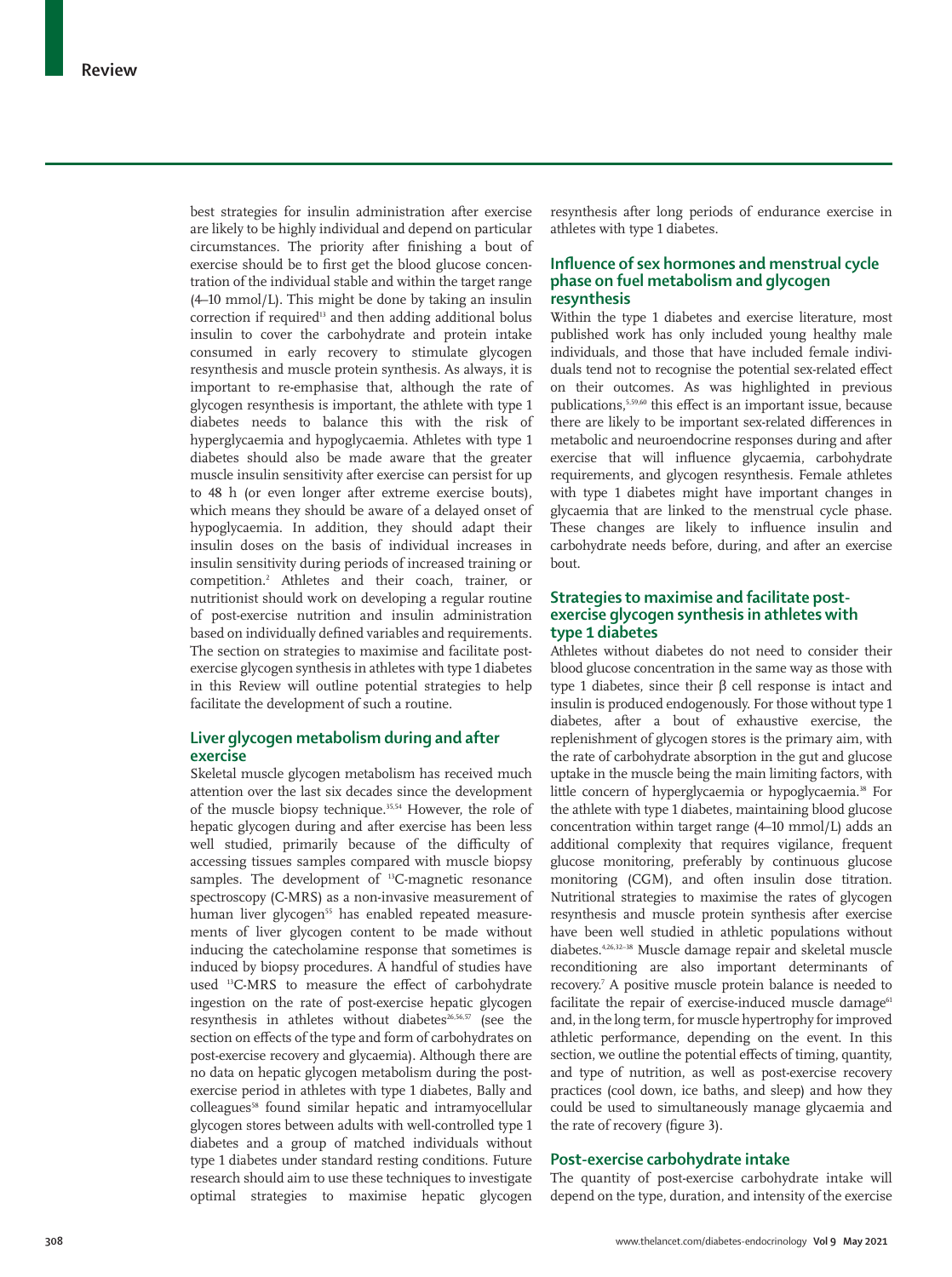done, as well as blood glucose concentration and the circulating amount of insulin. If maximising the rate of muscle glycogen resynthesis is the primary aim (which is

common for endurance or ultra-endurance athletes that compete multiple times within a short timespan), postexercise carbohydrate ingestion is the most important



#### *Figure 3:* **Summary of considerations to maximise and facilitate post-exercise glycogen synthesis in endurance athletes with type 1 diabetes**

The rates of carbohydrate, protein, and fluid intake suggested here are based on research done on individuals without type 1 diabetes.

CGM=continuous glucose monitoring. \*Where there was an absence of published evidence because of too few studies in the post-exercise period in individuals with type 1 diabetes, statements are based on the authors' opinion and experience. For each of these considerations, glycaemia, insulin dose (type and whether on multiple daily injections or a pump) will have to be taken into account and monitored.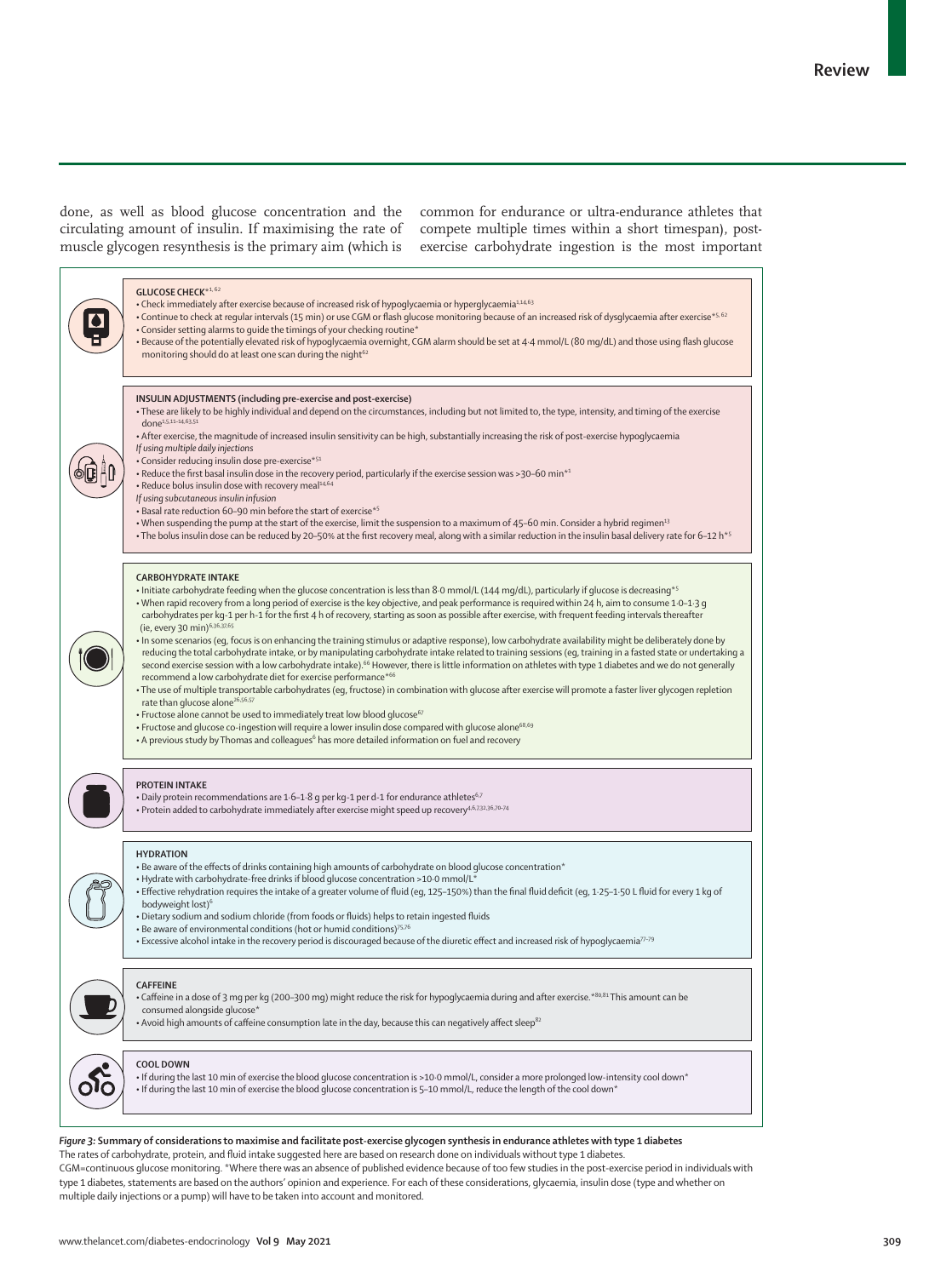factor establishing the rate of muscle glycogen synthesis.<sup>33,38</sup> During situations in which a speedy recovery of glycogen is required (<8 h recovery between two fuel demanding sessions), athletes without type 1 diabetes are recommended to consume 1·0–1·3 g carbohydrates per kg per h for the first 4 h, and then to resume regular meal patterns to meet daily fuel needs.6 During such situations, athletes might choose carbohydrate-rich foods that are low in fibre and are easily consumed (eg, white rice or pasta). For athletes with type 1 diabetes, there is little research in this area. However, it is probable that the requirements are similar, provided insulin is taken in the correct amount to manage glycaemia. Low carbohydrate or carbohydrate-restricted diets have received much attention because of the suggested benefits for health, glycaemic management, and sports performance. Because these diets are a topic of debate beyond the scope of this Review, interested readers are referred to another review by Scott and colleagues.<sup>66</sup>

Athletes with type 1 diabetes should also be aware that the addition of fat, protein, or fibre, or a combination, will alter the glycaemic profile of a meal.<sup>83,84</sup> The use of a hybrid closed-loop insulin delivery system that automatically changes basal insulin delivery on the basis of unique settings customised to the individual's insulin sensitivity, real-time glucose measurements, and other variables might facilitate glycaemic management during the recovery period, particularly when sleeping.<sup>85</sup>

## **Effects of the type and form of carbohydrates on post-exercise recovery and glycaemia**

The form in which carbohydrates are ingested (ie, solid *vs* liquid) does not appear to make a difference to the rate of glycogen resynthesis.<sup>86</sup> However, the type of carbohydrate is important, because of differing rates of digestion, intestinal absorption, and hepatic metabolism, which are key determinants of their glycaemic effect and rate of delivery to skeletal muscle.<sup>38,57,67</sup> A handful of studies have directly compared the ingestion of glucose– fructose mixtures versus glucose alone on the postexercise muscle glycogen repletion in individuals without diabetes.26,56,87,65 Based on the evidence from these studies, the post-exercise ingestion of glucose–fructose mixtures does not appear to accelerate muscle glycogen repletion compared with glucose alone. A few studies have used <sup>13</sup>C-MRS to non-invasively compare the effects of glucose and fructose co-ingestion with glucose alone on postexercise liver glycogen resynthesis in people without diabetes.26,56,57 When fructose is co-ingested with glucose (either as free glucose and free fructose or sucrose), the rate of liver glycogen repletion is approximately double the rate of when ingesting glucose alone and this effect is clearest when the carbohydrate ingestion rate exceeds 0·9 g carbohydrates per kg per h. The greater liver glycogen repletion seen with glucose and fructose is probably because of the preferential hepatic metabolism of fructose or faster digestion and independent

absorption kinetics, or both. Other reviews have covered this topic in detail.<sup>88,89</sup>

Focusing on athletes with type 1 diabetes, these alternative, multiple transportable carbohydrates, such as fructose, isomaltulose, and galactose (although there is only data on fructose), might also be beneficial for reducing the risk of exercise-associated hypoglycaemia because of the lower amount of insulin required to cover their intake.68,69 Unfortunately, no studies have yet investigated the glycaemic effects of fructose ingestion after exercise in people with type 1 diabetes or the possible effect on glycogen resynthesis (liver or muscle).

## **Fluid management**

To preserve homoeostasis, optimal body function, and wellbeing, athletes should aim to have fluid management strategies for before, during, and after exercise to maintain euhydration, depending on the type and duration of exercise, as well as the environment. Athletes with type 1 diabetes will have to consider what they drink (ie, if it contains carbohydrates), in addition to how much they consume, to manage glycaemia and hydration. Most athletes finish a bout of exercise with a fluid deficit and so will need to restore euhydration during recovery.<sup>90</sup> In addition to water, sweat contains substantial but variable amounts of sodium, potassium, calcium, and magnesium. Therefore, athletes should not be advised to restrict sodium after exercise, particularly when large sodium losses have occurred.<sup>6</sup>

Concerns that thermoregulation might be impaired in people living with type 1 diabetes during exercise, particularly under hot and humid conditions, have previously been raised.75 Data in this area are scarce, but studies have shown that young individuals with type 1 diabetes without diabetes-related complications have no differences in sweat rates during low-intensity to moderate-intensity exercise compared with individuals without diabetes matched for age, sex, body surface area, body composition, and physical fitness.<sup>76,91</sup> However, Carter and colleagues $76$  found that when exercising at higher workloads (≥250 watts per metre squared of body surface area) in the heat (35°C at 20% humidity), the local sweating response in individuals with type 1 diabetes was lower and their core body temperature was higher compared with participants without type 1 diabetes. These findings suggest that the reduced sweat rate might lead to a reduced ability to dissipate heat at higher workloads.

Whether those with type 1 diabetes have differences in thirst perception versus those without diabetes (ie, thirst depending on changes in blood osmolality) has not been fully established, although high blood glucose concentrations increasing blood osmolality are likely to signal for an increased thirst sensation.<sup>92</sup> This is supported by Buoite Stella and colleagues,<sup>93</sup> who found, via a questionnaire, that self-reported fluid intake during exercise was higher in a group of individuals with type 1 diabetes compared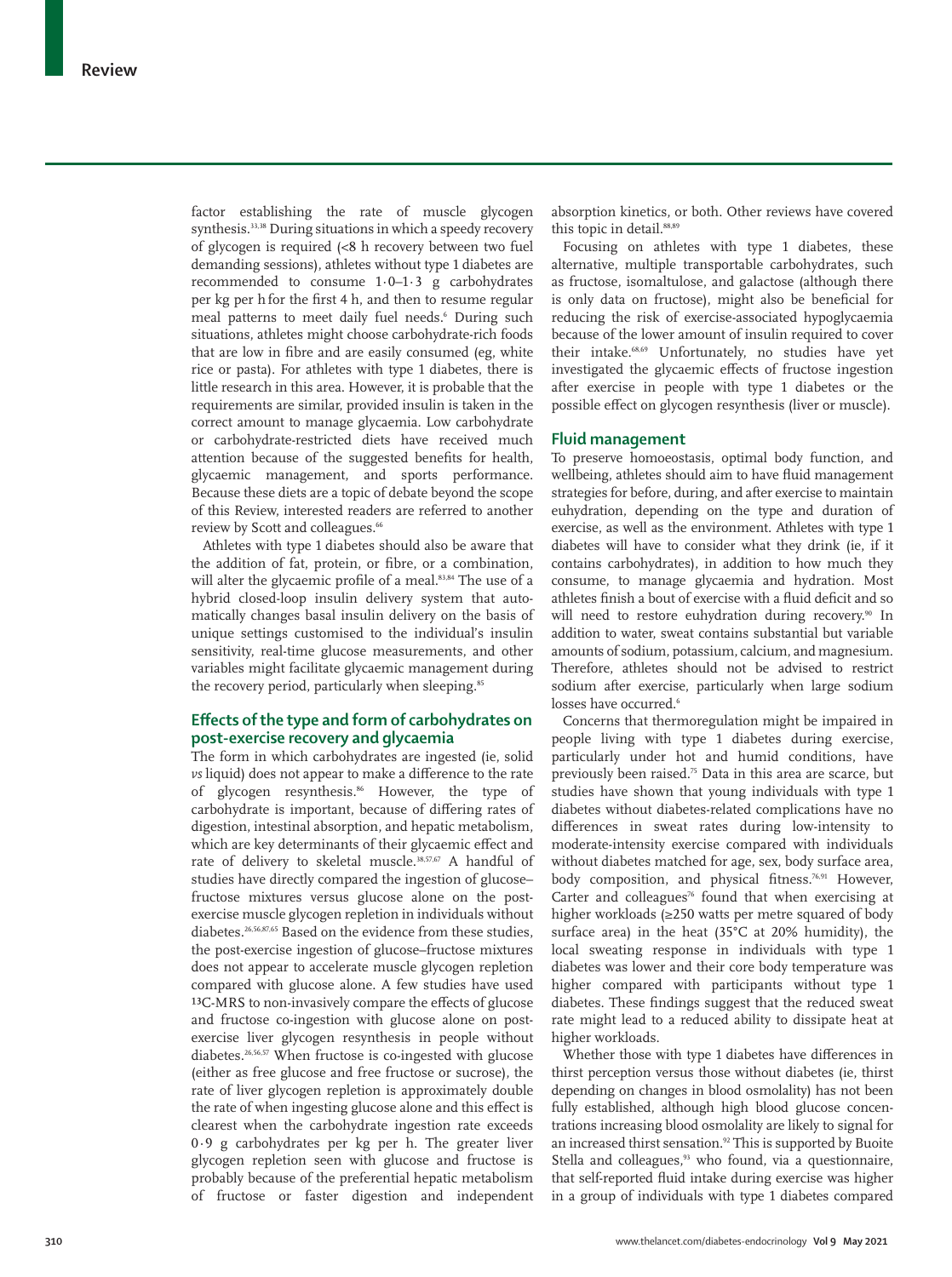with a group of age-matched and sport-matched individuals without type 1 diabetes. Hyperglycaemia influences the hydration status in individuals with diabetes because it alters the fluid resorption in the kidneys and causes a shift in free water from cells into the circulation. When blood glucose concentration is less than 9–10 mmol/L, almost all glucose in filtrate is reabsorbed in the proximal tubule and the amount of glucose in the urine is negligible. When the blood glucose concentration is more than 9–10 mmol/L, glucose in the filtrate can escape and glucose can be found in the urine (glucosuria). $94$  The amount of glucose reabsorbed increases linearly with rising plasma glucose concentration until a maximum value is reached. Any further increase in the filtered glucose load is excreted in urine.<sup>94</sup> Because glucose needs to be dissolved in water, whenever glucose is lost in urine, water will follow. This osmotic drive increases the risk of dehydration if fluid losses are not compensated.

# **Co-ingestion of additional nutrients: protein, caffeine, alcohol**

Rates of glycogen resynthesis and blood glucose concentration can be affected (both positively and negatively) by the co-ingestion of other nutrients with carbohydrate.4,70 Such information is useful when glycogen resynthesis is required in a short time frame.

## **Protein**

In addition to carbohydrates, insulin secretion is induced through intravenous infusion or oral ingestion of some amino acids in individuals without diabetes.<sup>95,96</sup> Studies have also shown that there is a synergistic effect of combined amino acids or protein and carbohydrate ingestion, or both, on insulin secretion.<sup>96,97</sup> This evidence led to the commonly used strategy in athletes without diabetes of co-ingesting carbohydrates and protein with the aim of accelerating post-exercise muscle glycogen resynthesis and taking advantage of the anabolic effects of insulin.4,6,7 There is evidence that when protein is coingested with carbohydrate, postprandial insulin concentrations are augmented, leading to an increase in glycogen synthase activity when carbohydrate intake is less than the threshold for glycogen storage (ie,  $0.5-0.8$  g carbohydrates per  $kg$  per h).<sup>70–72,98</sup> However, when carbohydrate intake is adequate (eg, >1 g carbohydrates per kg per h), the co-ingestion of protein has no additional effect on glycogen synthesis, $36,99$  although protein will still affect anabolism.

The beneficial effects of protein intake in the recovery period are well described for athletes who do not have type 1 diabetes. Studies have shown that exercise performance was better in a second exercise bout 18 h after exhaustive exercise with an intake of 0·8 g of carbohydrates per kg per h in combination with 0·4 g protein per kg per h, compared with 1·2 g carbohydrates per kg per h alone during the first 2 h of recovery.73,74 Although muscle glycogen was not measured in these studies, metabolic data suggested that the glycogen stores did not limit performance after carbohydrate-only intake during the first 2 h of recovery.<sup>73,74</sup> Importantly, muscle glycogen synthesis was similar during the 5 h recovery period with an intake of 0·8 g carbohydrates per kg per h in combination with 0·4 g protein per kg per h compared with 1·2 g carbohydrates per kg per h alone during the first 2 h after exhaustive exercise,<sup>36</sup> but the exercise performance was better when protein was added to the recovery drink. Clearly, protein intake will not influence endogenous insulin production in athletes with type 1 diabetes, but it might increase insulin dose requirements. The addition of protein after exercise is recommended, provided insulin is taken, because the protein is likely to contribute to glycogen resynthesis and increase net muscle protein balance.

#### **Caffeine**

Caffeine is naturally found in many foods and is frequently added to sports supplements because of its ergogenic effects in a range of sporting events. Caffeine has many physiological effects, including increased lipolysis in adipose tissues and hepatic glucose production, alongside a decrease in glucose uptake in skeletal muscle.80,100 In people without diabetes, caffeine intake before exercise increases plasma glucose concentration (0·5 mmol/L) during moderate-intensity endurance exercise,<sup>101,102</sup> and slightly more  $(1.0-1.5 \text{ mmol/L})$  after maximal effort timetrials.95,96 These responses have led to the suggestion that acute caffeine intake might attenuate exercise-associated hypoglycaemia in people with type 1 diabetes.<sup>104</sup> The ingestion of modest amounts of caffeine (200–250 mg, equivalent to three or four cups of coffee) has been shown to augment the symptomatic (ie, increased hypoglycaemia awareness) and hormonal responses (eg, greater catecholamine release) to hypoglycaemia in participants with $105,106$  and without<sup>107</sup> type 1 diabetes. Regular caffeine ingestion has also been shown to reduce the frequency of moderate episodes of hypoglycaemia occurring overnight in individuals with long-standing type 1 diabetes.<sup>108</sup>

Just one study has investigated the effects of caffeine on exercise-associated hypoglycaemia in individuals with type 1 diabetes.<sup>81</sup> However, there are no data to support the use of caffeine during the recovery period in athletes living with type 1 diabetes. If caffeine is useful for postexercise recovery, future research should aim to define the lowest caffeine intake required to reduce the risk of hypoglycaemia because of the need to consider the possible disadvantages, such as impaired sleep quality. The paucity of data on caffeine and exercise in individuals with type 1 diabetes in conjunction with caffeine's popularity, both socially and as a sports supplement, suggest that this factor deserves further attention.

## **Alcohol**

Alcohol is an important factor to consider because anecdotal evidence suggests that some athletes regularly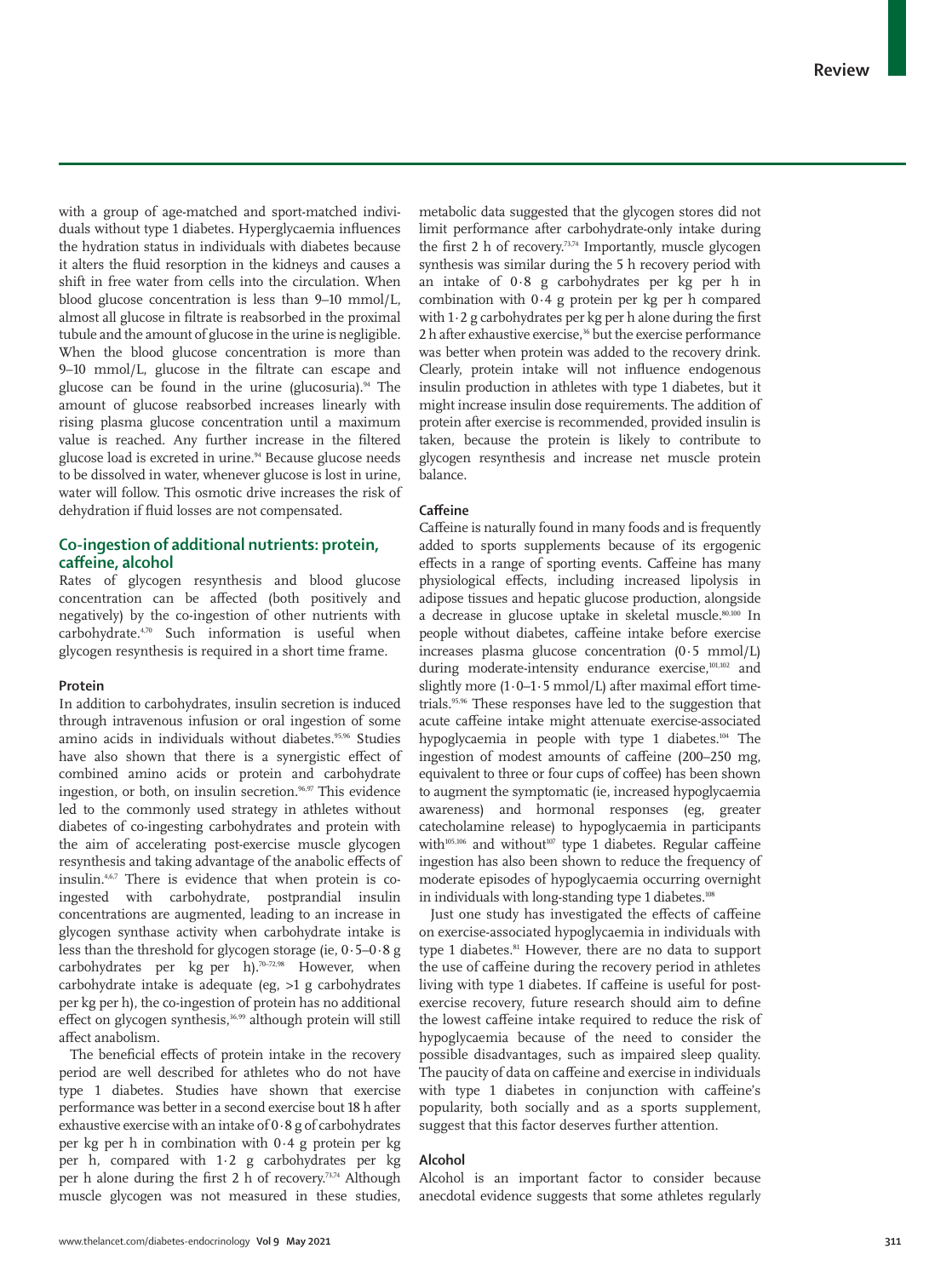consume large amounts in the post-exercise period, particularly in team sports after a competition. Alcohol intake has substantial effects on carbohydrate metabolism in the liver and muscle, as well as negative effects on fluid  $b$ alance<sup> $\pi$ </sup> with important implications for post-exercise recovery.109 Alcohol has been shown to inhibit glucose uptake into skeletal muscle,110 decrease the stimulating effect of exercise on muscle glucose uptake<sup>111</sup> and impair glucose use.112 There is an increased risk of hypoglycaemia when consuming alcohol <sup>78,79</sup> because of the inhibition of hepatic gluconeogenesis,<sup>113</sup> which is aggravated by blunted symptoms of hypoglycaemia<sup>114</sup> and the impairment of cognitive function.115 Therefore, athletes with type 1 diabetes need to be particularly careful when consuming alcohol in the context of an exercise bout because of the potentially additive risk of severe hypoglycaemia.116

#### **Non-nutritional recovery methods**

Aside from the nutritional and insulin adjustment strategies, the most common recovery strategies are an active cool down (usually consisting of light aerobic activity),<sup>117</sup> cold water immersion,<sup>118</sup> and massage. In this section, we provide a brief overview of the potential role of these strategies (excluding massage) in the postexercise routine of an athlete with type 1 diabetes.

#### **Active cool down**

Many people regularly have an active cool down, consisting of 5–15 min of low-intensity to moderate-intensity exercise after training or a competition, with the aim of facilitating recovery.117 Although there are many proposed benefits, such as a faster recovery of heart rate, reduced muscle soreness, and a more rapid reduction of metabolic byproducts,119,120 only a few benefits are actually supported by research (reviewed by Van Hooren and Peake).<sup>117</sup> Despite uncertainty surrounding the potential benefits of cool down in terms of recovery for those without diabetes, for those living with type 1 diabetes, an active cool down should be considered because this short active phase has the potential to influence blood glucose concentration and therefore might be used to help manage post-exercise glycaemia. For example, if blood glucose concentrations are only slightly elevated (ie, 8–12 mmol/L) at the end of an exercise bout (eg, after high-intensity exercise, or after the ingestion of carbohydrates during exercise), it might be appropriate to do a low-intensity aerobic cool down with the aim of gradually reducing glucose concentration without the need to apply insulin (which might otherwise result in hypoglycaemia). On the other hand, if blood glucose is on the low side or trending down, or both, the cool down can be reduced or eliminated and additional carbohydrates need to be consumed.

#### **Ice baths**

Cold water immersion in an ice water bath (also known as cryotherapy) is a common recovery practice.<sup>121</sup> This strategy is used by athletes involved in various sports,

with the aim of reducing muscle fatigue and potentially accelerating recovery between exercise sessions. However, there is still much debate on the potential beneficial effects of cold water immersion, with contradicting evidence regarding the effects, with some studies even indicating potentially deleterious effects.<sup>122,123</sup> Although research has shown that cold water immersion does not impair glycogen resynthesis rates after exercise,<sup>124</sup> the potential effect on glycaemia during postexercise recovery in athletes with type 1 diabetes has not been investigated. Therefore, there is no evidence to support the routine recommendation of cold water immersion in endurance athletes with type 1 diabetes.

# **Optimising sleep and avoiding nocturnal hypoglycaemia**

People with type 1 diabetes tend to have higher rates of sleep disturbances than those without diabetes.<sup>125</sup> Poor sleep has particular negative implications for those with type 1 diabetes, because it has been linked with reduced insulin sensitivity<sup>126</sup> and is associated with poorer glycaemic management.127,128 Sleep is also crucial for optimal athletic performance and for the regenerative processes and adaptations that take place during training and competition.129

In people living with type 1 diabetes, physical activity, especially aerobic exercise, has been shown to increase the risk of nocturnal hypoglycaemia because of an increase in insulin sensitivity.130–132 Nocturnal hypoglycaemia is often particularly challenging for people with type 1 diabetes, and is associated with a significant risk, with more than 50% of severe hypoglycaemia episodes occurring overnight.79,133 In a 3-week crossover trial by Reddy and colleagues,134 actigraphy was used to assess sleep in individuals with type 1 diabetes during periods in which they undertook no exercise, resistance training, or aerobic exercise. Participants slept less on nights after aerobic exercise and there was a trend towards decreased sleep in the resistance training condition compared with a control week with no exercise.

General information relating to napping, sleep extension, and sleep hygiene practices, have been detailed in a review by Fullagar and colleagues.<sup>82</sup> Specifically for athletes with type 1 diabetes, it seems that increasing the time in target glycaemic range is a key component of getting a good night's sleep. There are studies that have investigated the effects of a pre-bedtime snack on reducing the risk of nocturnal hypoglycaemia,135–136 but with mixed results as to the effectiveness. More recently, technology for diabetes management, including advances in closed loop systems, have shown improvements in glycaemic variability and time in range overnight.<sup>85,137,138</sup>

# **The potential for technology to aid postexercise recovery**

A wide variation in training and nutrition plans, insulin requirements, and experience an individual has with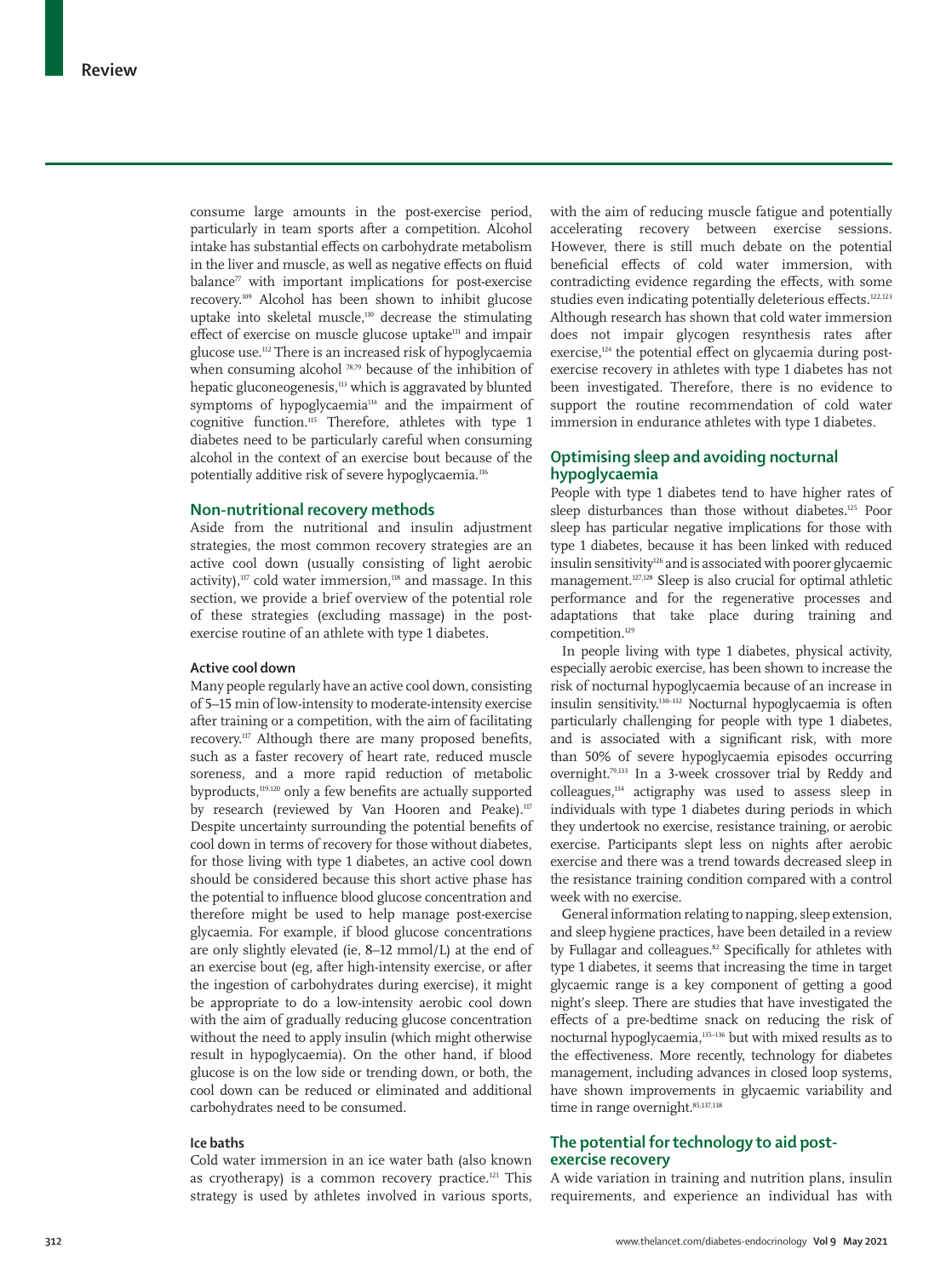managing their glycaemia in different situations, strongly suggest that there will never be a one size fits all set of guidelines that can be applied to every athlete with type 1 diabetes. What is consistent between individuals, however, is the large number of decisions that can influence glucose management and general health. Following the diagnosis of type 1 diabetes, an individual is launched into a process of decision making that becomes part of their daily life. It has been estimated that people with type 1 diabetes make as many as 600 decisions per day to manage their diabetes.139 Self-adjusted insulin dosing is complex because it involves recalling the time and amount of a dose while the insulin is still active, as per the pharmacokinetics of insulin and the temporal relationship of these doses to any recently ingested food. Physical activity presents additional challenges, with most decision making based on personal trial and error rather than input from medical professionals.140 Therefore, developing decision support tools that are adaptable and easy to follow, that can be adjusted according to each individual's needs, are likely to be useful for improving not only performance but also blood glucose management and exercise participation.

Rapid developments in technologies such as CGM sensors, smart devices or wearables, and closed-loop systems, all contribute to the possibility of an increased time in range around exercise with less input by the user (figure 4). The use of increasingly accurate and reliable CGM technology has greatly improved knowledge of the glycaemic responses to exercise, even during the nocturnal period,<sup>62,141,142,144</sup> thereby positively affecting postexercise recovery. CGM technology has also been essential in the ongoing development of artificial pancreas systems with the use of closed-loop automated insulin delivery.<sup>142</sup> These systems combine sensor glucose measurement with insulin pumps with the use of an algorithm to direct insulin delivery.<sup>85,145–147</sup> Next-generation closed-loop systems that are under investigation integrate other signals such as heart rate, skin conductance, ventilation rate, and body temperature, and add other hormones such as glucagon, to help increase time in the target glycaemic range during and after exercise.145–148 Hybrid closed-loop systems offer benefits for improved time in the glycaemic target range overnight, even under demanding environmental and unplanned conditions.85,146,147,149 In the future, innovative algorithmic and machine learning (artificial intelligence) approaches are likely to further facilitate decision support.<sup>145</sup> Such technology might also help to reduce some of the psychological toll and cognitive burden that type 1 diabetes can have on the individual because of constantly having to calculate meal or correction boluses and account for differences in insulin sensitivity during or after exercise.150 Therefore, appropriate guidance and support should be given to individuals interested in using these technologies, so that they are used to their maximum potential.



*Figure 4:* **Example of a connected virtual ecosystem to aid the decision making processes for optimised postexercise glycaemia and recovery in people with type 1 diabetes**

Researchers, clinicians, sports coaches, and athletes with type 1 diabetes are increasingly integrating different data sources to facilitate the decision making behaviours related to glycaemia, training, and nutrition to meet energy requirements. The rapid development of hybrid closed-loop systems is also helping to make insulin delivery more automated.141,142,143 It is important to note that athletes without diabetes are also using similar data tools (eg, glucose monitoring, food logging apps, wearables) to make decisions about their training and nutrition practices.

## **Limitations**

Limitations of this Review include the paucity of published research done over the post-exercise period in people living with type 1 diabetes, meaning that many of the statements are based on our opinion and experience. We also acknowledge that there is little research that has been done in female athletes living with type 1 diabetes, and that this should be a key focus area in the future. We acknowledge the inadequate number of women among the authorship and are aware that including a more diverse group of researchers would be beneficial. The working group for the study of Integrative Biology of Exercise in diabetes is fully open to inviting additional people to join this new working group and are in the process of asking female scientists to join, who would then have the opportunity to contribute to future works generated by this working group.

#### **Conclusions**

The post-exercise recovery phase is an important, and yet somewhat unexplored, topic for athletes with type 1 diabetes. Regardless of the athlete's sport or competition level, it is clear that many different behaviours will have an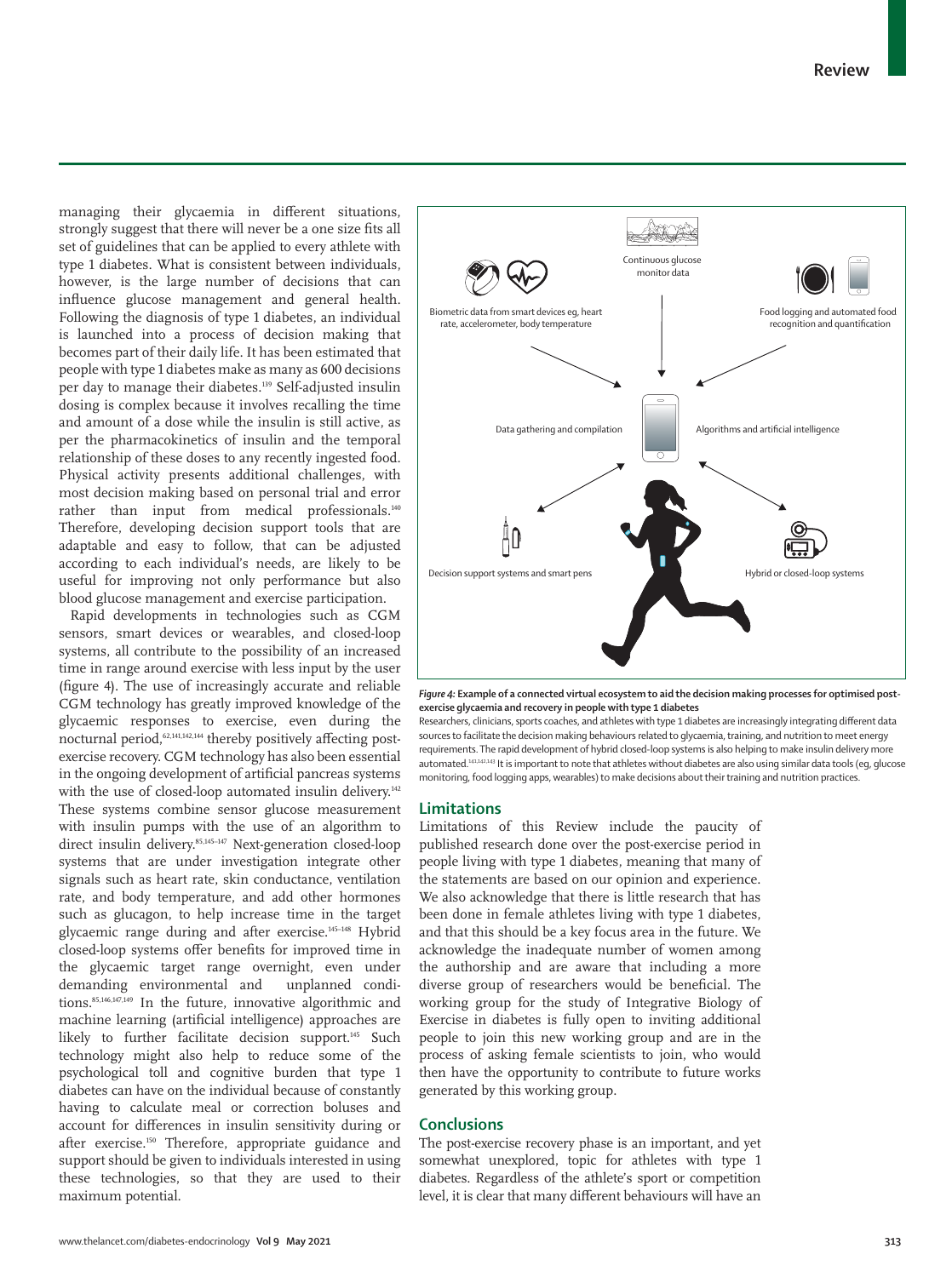#### **Search strategy and selection criteria**

We identified references for this Review through searches of PubMed, Google Scholar, and Web of Science for articles containing the terms "type 1 diabetes" or "insulin-dependent diabetes" and "exercise", "post-exercise", or "physical activity", published from Feb 7, 1967 to Dec 23, 2020, and restricted to publications in the English language. Additional searches were done with the following terms for various subtopics within this Review: "nutrition", "carbohydrate", "protein", "fructose", "caffeine", "glycogen", "active cool down", "alcohol", "cold water immersion", "ice baths", "dietary protein", "glycaemic index", "energy expenditure", "glycaemic control", "management", "hypoglycaemia", "hyperglycaemia", "hydration" "sleep", "technology", "decision", "decision-making", or "prevention and control".

effect on short-term and long-term recovery, and thus affect the subsequent performance, training adaptation, and time in the target glycaemic range. Athletes with type 1 diabetes should always prioritise blood glucose management, which is essential for overall health and to optimise aspects of recovery. However, the unique ability of people living with type 1 diabetes to influence their insulin concentration through exogenous administration suggests that greater planning and attention is needed to optimise nutrition and insulin strategies for glycogen resynthesis.

#### **Contributors**

SNS did the literature search. All authors (SNS, FYF, MC, JPM, RD, JFPW, JJ, RC, MCR, AJ, and CS) contributed to the original draft of the manuscript. SNS, FYF, MC, MRC, and CS edited the revised manuscript. All authors approved the final submission.

#### **Declaration of interests**

JPM reports personal fees from Science in Sport, outside the submitted work. AJ is involved with and receives a consulting fee from Neverseond (which makes sports nutrition products for athletes). JFPW has research collaborations with Pfizer and Novo Nordisk, outside the submitted work. MCR reports personal fees from Zucara Theraputics, Zealand, Lilly Diabetes, Novo Nordisk, and Sanofi; and grants from Insulet, outside the submitted work. All other authors declare no competing interests.

#### **References**

- 1 Riddell MC, Gallen IW, Smart CE, et al. Exercise management in type 1 diabetes: a consensus statement. *Lancet Diabetes Endocrinol* 2017; **5:** 377–90.
- 2 Scott SN, Christiansen MP, Fontana FY, et al. Evaluation of factors related to glycemic management in professional cyclists with type 1 diabetes over a 7-day stage race. *Diabetes Care* 2020; **43:** 1142–45.
- 3 Belli T, de Macedo DV, Scariot PPM, et al. Glycemic control and muscle damage in 3 athletes with type 1 diabetes during a successful performance in a relay ultramarathon: a case report. *Wilderness Environ Med* 2017; **28:** 239–45.
- 4 Beelen M, Burke LM, Gibala MJ, van Loon LJC. Nutritional strategies to promote postexercise recovery. *Int J Sport Nutr Exerc Metab* 2010; **20:** 515–32.
- 5 Riddell MC, Scott SN, Fournier PA, et al. The competitive athlete with type 1 diabetes. *Diabetologia* 2020; **63:** 1475–90.
- 6 Thomas DT, Erdman KA, Burke LM. Position of the Academy of Nutrition and Dietetics, Dietitians of Canada, and the American College of Sports Medicine: nutrition and athletic performance. *J Acad Nutr Diet* 2016; **116:** 501–28.
- 7 Kerksick CM, Arent S, Schoenfeld BJ, et al. International society of sports nutrition position stand: nutrient timing. *J Int Soc Sports Nutr* 2017; **14:** 33.
- 8 Wojtaszewski JF, Hansen BF, Kiens B, Richter EA. Insulin signaling in human skeletal muscle: time course and effect of exercise. *Diabetes* 1997; **46:** 1775–81.
- Tanenberg RJ, Newton CA, Drake AJ. Confirmation of hypoglycemia in the "dead-in-bed" syndrome, as captured by a retrospective continuous glucose monitoring system. *Endocr Pract* 2010; **16:** 244–48.
- 10 Kellmann M, Bertollo M, Bosquet L, et al. Recovery and performance in sport: consensus statement. *Int J Sports Physiol Perform* 2018; **13:** 240–45.
- MacDonald MJ. Postexercise late-onset hypoglycemia in insulindependent diabetic patients. *Diabetes Care* 1987; **10:** 584–88.
- 12 Yardley JE. Fasting may alter blood glucose responses to highintensity interval exercise in adults with type 1 diabetes: a randomized, acute crossover study. *Can J Diabetes* 2020; **44:** 727–33.
- 13 Yardley JE, Iscoe KE, Sigal RJ, Kenny GP, Perkins BA, Riddell MC. Insulin pump therapy is associated with less post-exercise hyperglycemia than multiple daily injections: an observational study of physically active type 1 diabetes patients. *Diabetes Technol Ther* 2013; **15:** 84–88.
- 14 Aronson R, Li A, Brown RE, McGaugh S, Riddell MC. Flexible insulin therapy with a hybrid regimen of insulin degludec and continuous subcutaneous insulin infusion with pump suspension before exercise in physically active adults with type 1 diabetes (FIT Untethered): a single-centre, open-label, proof-of-concept, randomised crossover trial. *Lancet Diabetes Endocrinol* 2020; **8:** 511–23.
- 15 Aronson R, Brown RE, Li A, Riddell MC. Optimal insulin correction factor in post-high-intensity exercise hyperglycemia in adults with type 1 diabetes: the FIT study. *Diabetes Care* 2019; **42:** 10–16.
- 16 van Loon LJ, Greenhaff PL, Constantin-Teodosiu D, Saris WH, Wagenmakers AJ. The effects of increasing exercise intensity on muscle fuel utilisation in humans. *J Physiol* 2001; **536:** 295–304.
- 17 Raguso CA, Coggan AR, Gastaldelli A, Sidossis LS, Bastyr EJ 3rd, Wolfe RR. Lipid and carbohydrate metabolism in IDDM during moderate and intense exercise. *Diabetes* 1995; **44:** 1066–74.
- Jenni S, Oetliker C, Allemann S, et al. Fuel metabolism during exercise in euglycaemia and hyperglycaemia in patients with type 1 diabetes mellitus--a prospective single-blinded randomised crossover trial. *Diabetologia* 2008; **51:** 1457–65.
- 19 Stettler C, Jenni S, Allemann S, et al. Exercise capacity in subjects with type 1 diabetes mellitus in eu- and hyperglycaemia. *Diabetes Metab Res Rev* 2006; **22:** 300–06.
- 20 Chokkalingam K, Tsintzas K, Norton L, Jewell K, Macdonald IA, Mansell PI. Exercise under hyperinsulinaemic conditions increases whole-body glucose disposal without affecting muscle glycogen utilisation in type 1 diabetes. *Diabetologia* 2007; **50:** 414–21.
- 21 Chokkalingam K, Tsintzas K, Snaar JEM, et al. Hyperinsulinaemia during exercise does not suppress hepatic glycogen concentrations in patients with type 1 diabetes: a magnetic resonance spectroscopy study. *Diabetologia* 2007; **50:** 1921–29.
- 22 Romeres D, Olson K, Carter R, et al. Hyperglycemia but not hyperinsulinemia is favorable for exercise in type 1 diabetes: a pilot study. *Diabetes Care* 2020; **43:** 2176–82.
- 23 Kiens B, Richter EA. Utilization of skeletal muscle triacylglycerol during postexercise recovery in humans. *Am J Physiol* 1998; **275:** e332–37.
- 24 Bielinski R, Schutz Y, Jéquier E. Energy metabolism during the postexercise recovery in man. *Am J Clin Nutr* 1985; **42:** 69–82.
- 25 Egan B, Zierath JR. Exercise metabolism and the molecular regulation of skeletal muscle adaptation. *Cell Metab* 2013; **17:** 162–84.
- 26 Casey A, Mann R, Banister K, et al. Effect of carbohydrate ingestion on glycogen resynthesis in human liver and skeletal muscle, measured by (13)C MRS. *Am J Physiol Endocrinol Metab* 2000; **278:** e65–75.
- 27 Alghannam AF, Jedrzejewski D, Tweddle MG, et al. Impact of muscle glycogen availability on the capacity for repeated exercise in man. *Med Sci Sports Exerc* 2016; **48:** 123–31.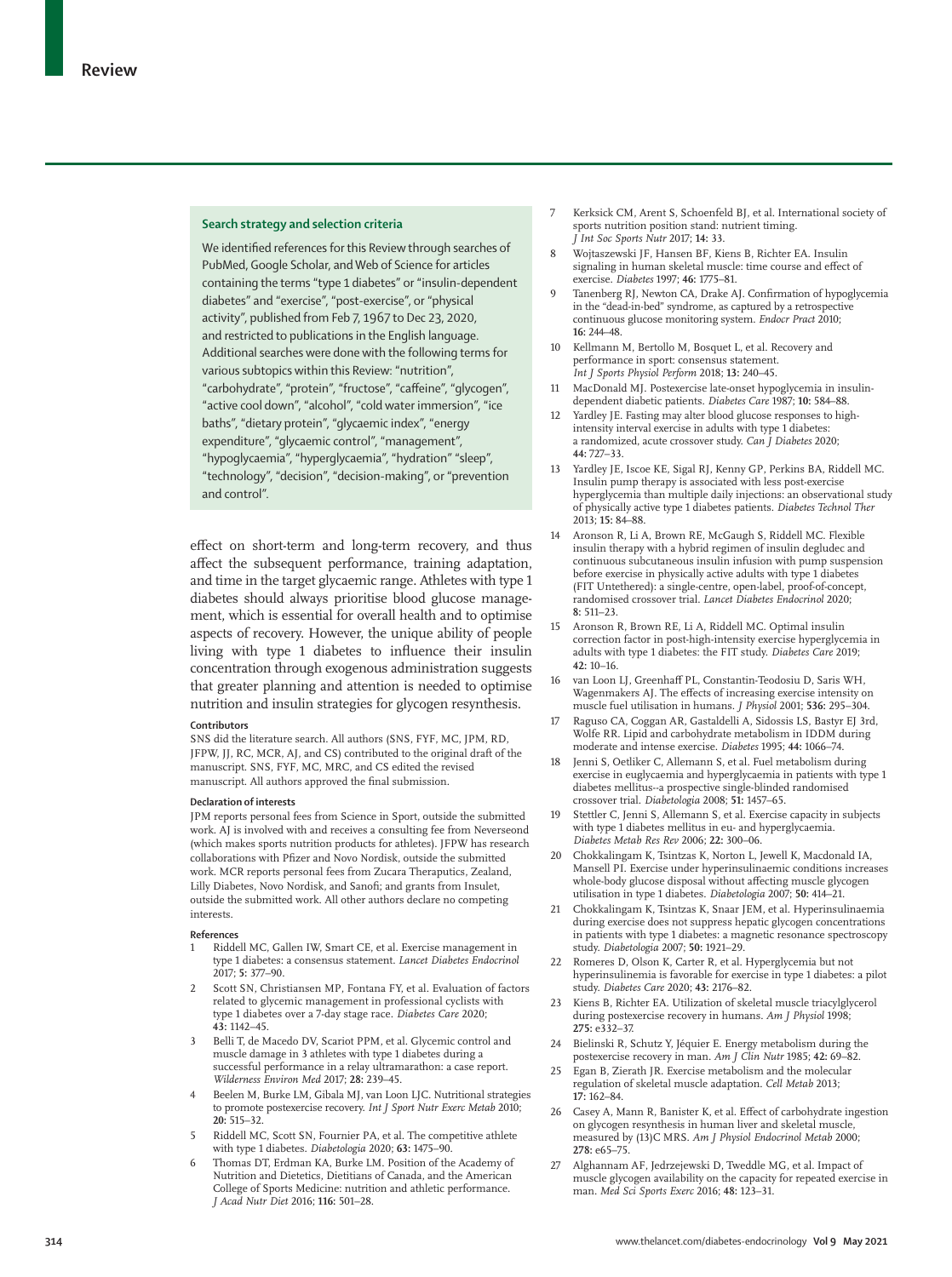- 28 Bergström J, Hultman E. A study of the glycogen metabolism during exercise in man. *Scand J Clin Lab Invest* 1967; **19:** 218–28.
- 29 Goforth HW Jr, Laurent D, Prusaczyk WK, Schneider KE, Petersen KF, Shulman GI. Effects of depletion exercise and light training on muscle glycogen supercompensation in men. *Am J Physiol Endocrinol Metab* 2003; **285:** E1304–11.
- 30 Maehlum S, Høstmark AT, Hermansen L. Synthesis of muscle glycogen during recovery after prolonged severe exercise in diabetic and non-diabetic subjects. *Scand J Clin Lab Invest* 1977; **37:** 309–16.
- 31 Ivy JL. Role of insulin during exercise-induced glycogenesis in muscle: effect on cyclic AMP. *Am J Physiol* 1977; **233:** e509–13.
- 32 Burke LM, Collier GR, Beasley SK, et al. Effect of coingestion of fat and protein with carbohydrate feedings on muscle glycogen storage. *J Appl Physiol (1985)* 1995; **78:** 2187–92.
- 33 Costill DL, Sherman WM, Fink WJ, Maresh C, Witten M, Miller JM. The role of dietary carbohydrates in muscle glycogen resynthesis after strenuous running. *Am J Clin Nutr* 1981; **34:** 1831–36.
- Ivy JL. The regulation and synthesis of muscle glycogen by means of nutrient intervention. In: Maughan RJ, ed. The Encyclopaedia of Sports Medicine: an IOC Medical Commission Publication. New Jersey: Wiley-Blackwell, 2013: 113–25.
- 35 Hearris MA, Hammond KM, Fell JM, Morton JP. Regulation of muscle glycogen metabolism during exercise: implications for endurance performance and training adaptations. *Nutrients* 2018; **10:** e298.
- 36 Dahl MA, Areta JL, Jeppesen PB, et al. Coingestion of protein and carbohydrate in the early recovery phase, compared with carbohydrate only, improves endurance performance despite similar glycogen degradation and AMPK phosphorylation. *J Appl Physiol (1985)* 2020; **129:** 297–310.
- 37 Ivy JL. Optimization of glycogen stores. *Nutrition in Sport* 2000; **7:** 97–111.
- 38 Jentjens R, Jeukendrup A. Determinants of post-exercise glycogen synthesis during short-term recovery. *Sports Med* 2003; **33:** 117–44.
- 39 Kristiansen S, Hargreaves M, Richter EA. Exercise-induced increase in glucose transport, GLUT-4, and VAMP-2 in plasma membrane from human muscle. *Am J Physiol* 1996; **270:** E197–201.
- Kennedy JW, Hirshman MF, Gervino EV, et al. Acute exercise induces GLUT4 translocation in skeletal muscle of normal human subjects and subjects with type 2 diabetes. *Diabetes* 1999; **48:** 1192–97.
- Ivy JL, Lee MC, Brozinick JT, Reed MJ. Muscle glycogen storage after different amounts of carbohydrate ingestion. *J Appl Physiol (1985)* 1988; **65:** 2018–23.
- 42 Bangsbo J, Gollnick PD, Graham TE, Saltin B. Substrates for muscle glycogen synthesis in recovery from intense exercise in man. *J Physiol* 1991; **434:** 423–40.
- Ivy JL, Kuo CH. Regulation of GLUT4 protein and glycogen synthase during muscle glycogen synthesis after exercise. *Acta Physiol Scand* 1998; **162:** 295–304.
- Maehlum S. Muscle glycogen synthesis after a glucose infusion during post-exercise recovery in diabetic and non-diabetic subjects. *Scand J Clin Lab Invest* 1978; **38:** 349–54.
- 45 Maehlum S, Høstmark AT, Hermansen L. Synthesis of muscle glycogen during recovery after prolonged severe exercise in diabetic subjects. Effect of insulin deprivation. *Scand J Clin Lab Invest* 1978; **38:** 35–39.
- Price TB, Rothman DL, Taylor R, Avison MJ, Shulman GI, Shulman RG. Human muscle glycogen resynthesis after exercise: insulin-dependent and -independent phases. *J Appl Physiol* 1994; **76:** 104–11.
- 47 Kruszynska YT, Mulford MI, Baloga J, Yu JG, Olefsky JM. Regulation of skeletal muscle hexokinase II by insulin in nondiabetic and NIDDM subjects. *Diabetes* 1998; **47:** 1107–13.
- Karlsson HK, Chibalin AV, Koistinen HA, et al. Kinetics of GLUT4 trafficking in rat and human skeletal muscle. *Diabetes* 2009; **58:** 847–54.
- Yki-Järvinen H, Mott D, Young AA, Stone K, Bogardus C. Regulation of glycogen synthase and phosphorylase activities by glucose and insulin in human skeletal muscle. *J Clin Invest* 1987; **80:** 95–100.
- 50 Ivy JL. Muscle glycogen synthesis before and after exercise. *Sports Med* 1991; **11:** 6–19.
- 51 Mauvais-Jarvis F, Sobngwi E, Porcher R, et al. Glucose response to intense aerobic exercise in type 1 diabetes: maintenance of near euglycemia despite a drastic decrease in insulin dose. *Diabetes Care* 2003; **26:** 1316–17.
- 52 Maehlum S, Høstmark AT, Hermansen L. Synthesis of muscle glycogen during recovery after prolonged severe exercise in diabetic and non-diabetic subjects. *Scand J Clin Lab Invest* 1977; **37:** 309–16.
- 53 Roch-Norlund AE, Bergström J, Hultman E. Muscle glycogen and glycogen synthetase in normal subjects and in patients with diabetes mellitus. Effect of intravenous glucose and insulin administration. *Scand J Clin Lab Invest* 1972; **30:** 77–84.
- 54 Bergström J, Hultman E. Muscle glycogen synthesis after exercise: an enhancing factor localized to the muscle cells in man. *Nature* 1966; **210:** 309–10.
- Jue T, Rothman DL, Tavitian BA, Shulman RG. Natural-abundance 13C NMR study of glycogen repletion in human liver and muscle. *Proc Natl Acad Sci USA* 1989; **86:** 1439–42.
- 56 Fuchs CJ, Gonzalez JT, Beelen M, et al. Sucrose ingestion after exhaustive exercise accelerates liver, but not muscle glycogen repletion compared with glucose ingestion in trained athletes. *J Appl Physiol (1985)* 2016; **120:** 1328–34.
- Décombaz J, Jentjens R, Ith M, et al. Fructose and galactose enhance postexercise human liver glycogen synthesis. *Med Sci Sports Exerc* 2011; **43:** 1964–71.
- 58 Bally L, Buehler T, Dokumaci AS, Boesch C, Stettler C. Hepatic and intramyocellular glycogen stores in adults with type 1 diabetes and healthy controls. *Diabetes Res Clin Pract* 2015; **109:** e1–3.
- 59 Scott S, Kempf P, Bally L, Stettler C. Carbohydrate intake in the context of exercise in people with type 1 diabetes. *Nutrients* 2019; **11:** e3017.
- 60 Yardley JE, Brockman NK, Bracken RM. Could age, sex and physical fitness affect blood glucose responses to exercise in type 1 diabetes? *Front Endocrinol (Lausanne)* 2018; **9:** 674.
- 61 Hawley JA, Tipton KD, Millard-Stafford ML. Promoting training adaptations through nutritional interventions. *J Sports Sci* 2006; **24:** 709–21.
- 62 Moser O, Riddell MC, Eckstein ML, et al. Glucose management for exercise using continuous glucose monitoring (CGM) and intermittently scanned CGM (isCGM) systems in type 1 diabetes: position statement of the European Association for the Study of Diabetes (EASD) and of the International Society for Pediatric and Adolescent Diabetes (ISPAD) endorsed by JDRF and supported by the American Diabetes Association (ADA). *Diabetologia* 2020; **63:** 2501–20.
- 63 Riddell MC, Pooni R, Yavelberg L, et al. Reproducibility in the cardiometabolic responses to high-intensity interval exercise in adults with type 1 diabetes. *Diabetes Res Clin Pract* 2019; **148:** 137–43.
- Campbell MD, Walker M, Bracken RM, et al. Insulin therapy and dietary adjustments to normalize glycemia and prevent nocturnal hypoglycemia after evening exercise in type 1 diabetes: a randomized controlled trial. *BMJ Open Diabetes Res Care* 2015; **3:** e000085.
- 65 Blom PC, Høstmark AT, Vaage O, Kardel KR, Maehlum S. Effect of different post-exercise sugar diets on the rate of muscle glycogen synthesis. *Med Sci Sports Exerc* 1987; **19:** 491–96.
- Scott SN, Anderson L, Morton JP, Wagenmakers AJM, Riddell MC. Carbohydrate restriction in type 1 diabetes: a realistic therapy for improved glycaemic control and athletic performance? *Nutrients* 2019; **11:** e1022.
- 67 Husband AC, Crawford S, McCoy LA, Pacaud D. The effectiveness of glucose, sucrose, and fructose in treating hypoglycemia in children with type 1 diabetes. *Pediatr Diabetes* 2010; **11:** 154–58.
- 68 Bally L, Kempf P, Zueger T, et al. Metabolic effects of glucosefructose co-ingestion compared to glucose alone during exercise in type 1 diabetes. *Nutrients* 2017; **9:** e164.
- Kosinski C, Herzig D, Laesser CI, et al. A single load of fructose attenuates the risk of exercise-induced hypoglycemia in adults with type 1 diabetes on ultra-long-acting basal insulin: a randomized, open-label, crossover proof-of-principle study. *Diabetes Care* 2020; **43:** 2010–16.
- 70 van Loon LJ, Saris WH, Kruijshoop M, Wagenmakers AJ. Maximizing postexercise muscle glycogen synthesis: carbohydrate supplementation and the application of amino acid or protein hydrolysate mixtures. *Am J Clin Nutr* 2000; **72:** 106–11.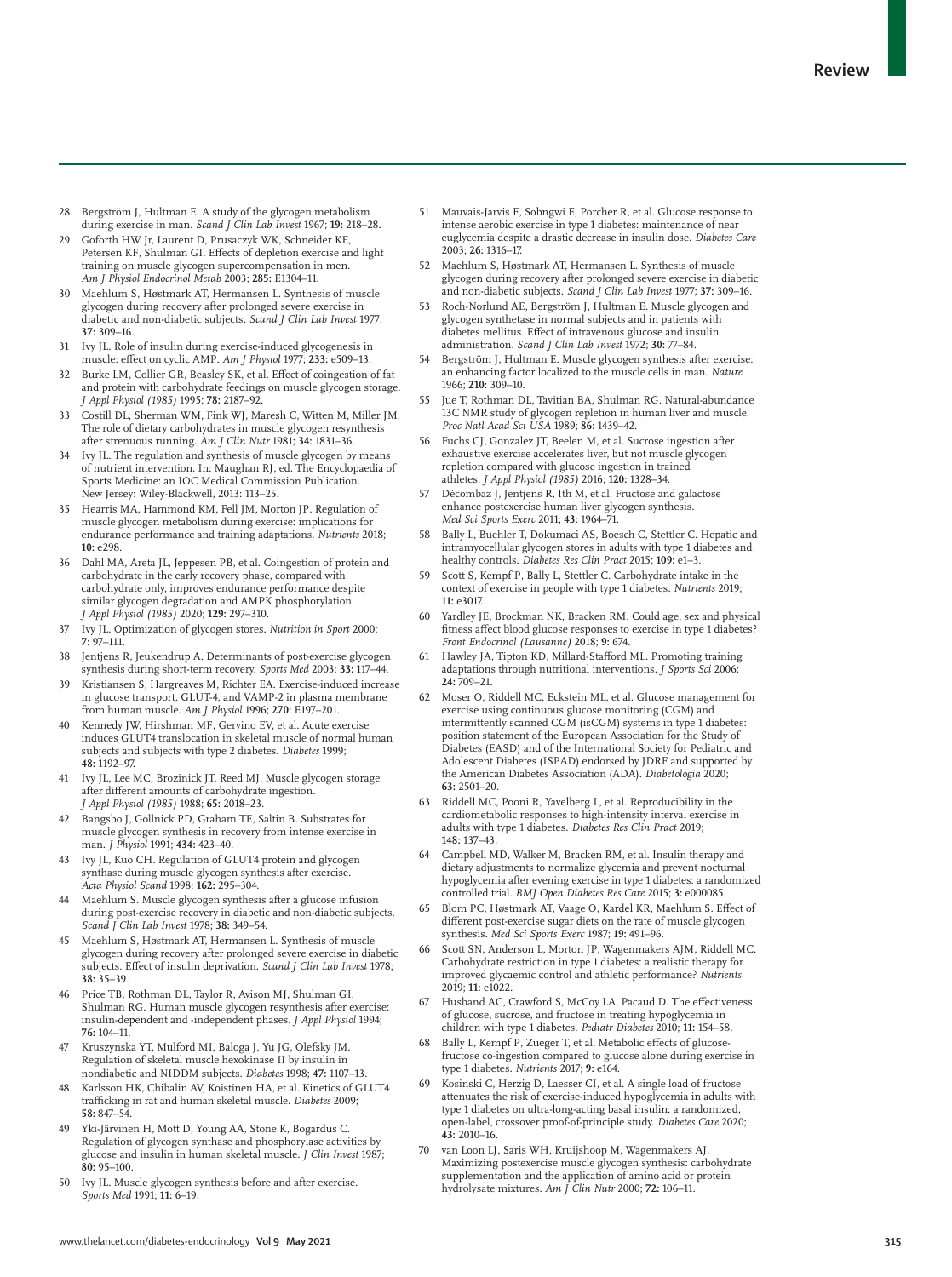- 71 Howarth KR, Moreau NA, Phillips SM, Gibala MJ. Coingestion of protein with carbohydrate during recovery from endurance exercise stimulates skeletal muscle protein synthesis in humans. *J Appl Physiol (1985)* 2009; **106:** 1394–402.
- 72 Ivy JL, Goforth HW, Damon BM, McCauley TR, Parsons EC, Price TB. Early postexercise muscle glycogen recovery is enhanced with a carbohydrate-protein supplement. *J Appl Physiol (1985)* 2002; **93:** 1337–44.
- 73 Sollie O, Jeppesen PB, Tangen DS, et al. Protein intake in the early recovery period after exhaustive exercise improves performance the following day. *J Appl Physiol (1985)* 2018; published online Sept 12. https://doi.org/10.1152/japplphysiol.01132.2017.
- Rustad PI, Sailer M, Cumming KT, et al. Intake of protein plus carbohydrate during the first two hours after exhaustive cycling improves performance the following day. *PLoS One* 2016; **11:** e0153229.
- 75 Notley SR, Poirier MP, Yardley JE, Sigal RJ, Kenny GP. Impaired whole-body heat loss in type 1 diabetes during exercise in the heat: a cause for concern? *Diabetologia* 2019; **62:** 1087–89.
- 76 Carter MR, McGinn R, Barrera-Ramirez J, Sigal RJ, Kenny GP. Impairments in local heat loss in type 1 diabetes during exercise in the heat. *Med Sci Sports Exerc* 2014; **46:** 2224–33.
- 77 Shirreffs SM, Maughan RJ. Restoration of fluid balance after exercise-induced dehydration: effects of alcohol consumption. *J Appl Physiol (1985)* 1997; **83:** 1152–58.
- 78 Turner BC, Jenkins E, Kerr D, Sherwin RS, Cavan DA. The effect of evening alcohol consumption on next-morning glucose control in type 1 diabetes. *Diabetes Care* 2001; **24:** 1888–93.
- 79 Pedersen-Bjergaard U, Pramming S, Heller SR, et al. Severe hypoglycaemia in 1076 adult patients with type 1 diabetes: influence of risk markers and selection. *Diabetes Metab Res Rev* 2004; **20:** 479–86.
- Greer F, Hudson R, Ross R, Graham T. Caffeine ingestion decreases glucose disposal during a hyperinsulinemic-euglycemic clamp in sedentary humans. *Diabetes* 2001; **50:** 2349–54.
- 81 Zaharieva DP, Miadovnik LA, Rowan CP, Gumieniak RJ, Jamnik VK, Riddell MC. Effects of acute caffeine supplementation on reducing exercise-associated hypoglycaemia in individuals with type 1 diabetes mellitus. *Diabet Med* 2016; **33:** 488–96.
- 82 Fullagar HH, Duffield R, Skorski S, Coutts AJ, Julian R, Meyer T. Sleep and recovery in team sport: current sleep-related issues facing professional team-sport athletes. *Int J Sports Physiol Perform* 2015; **10:** 950–57.
- 83 Smart CE, Evans M, O'Connell SM, et al. Both dietary protein and fat increase postprandial glucose excursions in children with type 1 diabetes, and the effect is additive. *Diabetes Care* 2013; **36:** 3897–902.
- 84 Bell KJ, Fio CZ, Twigg S, et al. Amount and type of dietary fat, postprandial glycemia, and insulin requirements in type 1 diabetes: a randomized within-subject trial. *Diabetes Care* 2020; **43:** 59–66.
- 85 Bally L, Thabit H, Kojzar H, et al. Day-and-night glycaemic control with closed-loop insulin delivery versus conventional insulin pump therapy in free-living adults with well controlled type 1 diabetes: an open-label, randomised, crossover study. *Lancet Diabetes Endocrinol* 2017; **5:** 261–70.
- 86 Reed MJ, Brozinick JT, Lee MC, Ivy JL. Muscle glycogen storage postexercise: effect of mode of carbohydrate administration. *J Appl Physiol (1985)* 1989; **66:** 720–26.
- 87 Bowtell JL, Gelly K, Jackman ML, Patel A, Simeoni M, Rennie MJ. Effect of different carbohydrate drinks on whole body carbohydrate storage after exhaustive exercise. *J Appl Physiol (1985)* 2000; **88:** 1529–36.
- 88 Gonzalez JT, Fuchs CJ, Betts JA, van Loon LJ. Glucose plus fructose ingestion for post-exercise recovery-greater than the sum of its parts? *Nutrients* 2017; **9:** e344.
- 89 Gonzalez JT, Fuchs CJ, Betts JA, van Loon LJ. Liver glycogen metabolism during and after prolonged endurance-type exercise. *Am J Physiol Endocrinol Metab* 2016; **311:** e543–53.
- 90 Garth AK, Burke LM. What do athletes drink during competitive sporting activities? *Sports Med* 2013; **43:** 539–64.
- 91 Stapleton JM, Yardley JE, Boulay P, Sigal RJ, Kenny GP. Wholebody heat loss during exercise in the heat is not impaired in type 1 diabetes. *Med Sci Sports Exerc* 2013; **45:** 1656–64.
- 92 Boulze D, Montastruc P, Cabanac M. Water intake, pleasure and water temperature in humans. *Physiol Behav* 1983; **30:** 97–102.
- 93 Buoite Stella A, Yardley J, Francescato MP, Morrison SA. Fluid intake habits in type 1 diabetes individuals during typical training bouts. *Ann Nutr Metab* 2018; **73:** 10–18.
- Johansen K, Svendsen PA, Lørup B. Variations in renal threshold for glucose in type 1 (insulin-dependent) diabetes mellitus. *Diabetologia* 1984; **26:** 180–82.
- 95 Floyd JC Jr, Fajans SS, Conn JW, Knopf RF, Rull J. Stimulation of insulin secretion by amino acids. *J Clin Invest* 1966; **45:** 1487–502.
- 96 Rabinowitz D, Merimee TJ, Maffezzoli R, Burgess JA. Patterns of hormonal release after glucose, protein, and glucose plus protein. *Lancet* 1966; **2:** 454–56.
- 97 Floyd JC Jr, Fajans SS, Pek S, Thiffault CA, Knopf RF, Conn JW. Synergistic effect of essential amino acids and glucose upon insulin secretion in man. *Diabetes* 1970; **19:** 109–15.
- Zawadzki KM, Yaspelkis BB, Ivy JL. Carbohydrate-protein complex increases the rate of muscle glycogen storage after exercise. *J Appl Physiol (1985)* 1992; **72:** 1854–59.
- 99 Ientiens RL. van Loon LJ, Mann CH, Wagenmakers AJ, Jeukendrup AE. Addition of protein and amino acids to carbohydrates does not enhance postexercise muscle glycogen synthesis. *J Appl Physiol (1985)* 2001; **91:** 839–46.
- 100 Graham TE, Sathasivam P, Rowland M, Marko N, Greer F, Battram D. Caffeine ingestion elevates plasma insulin response in humans during an oral glucose tolerance test. *Can J Physiol Pharmacol* 2001; **79:** 559–65.
- 101 Glaister M, Williams BH, Muniz-Pumares D, Balsalobre-Fernández C, Foley P. The effects of caffeine supplementation on physiological responses to submaximal exercise in endurance-trained men. *PLoS One* 2016; **11:** e0161375.
- 102 Stadheim HK, Kvamme B, Olsen R, Drevon CA, Ivy JL, Jensen J. Caffeine increases performance in cross-country double-poling time trial exercise. *Med Sci Sports Exerc* 2013; **45:** 2175–83.
- 103 Stadheim HK, Spencer M, Olsen R, Jensen J. Caffeine and performance over consecutive days of simulated competition. *Med Sci Sports Exerc* 2014; **46:** 1787–96.
- 104 Zaharieva DP, Riddell MC. Caffeine and glucose homeostasis during rest and exercise in diabetes mellitus. *Appl Physiol Nutr Metab* 2013; **38:** 813–22.
- Debrah K, Sherwin RS, Murphy J, Kerr D. Effect of caffeine on recognition of and physiological responses to hypoglycaemia in insulin-dependent diabetes. *Lancet* 1996; **347:** 19–24.
- 106 Watson JM, Jenkins EJ, Hamilton P, Lunt MJ, Kerr D. Influence of caffeine on the frequency and perception of hypoglycemia in freeliving patients with type 1 diabetes. *Diabetes Care* 2000; **23:** 455–59.
- 107 Kerr D, Sherwin RS, Pavalkis F, et al. Effect of caffeine on the recognition of and responses to hypoglycemia in humans. *Ann Intern Med* 1993; **119:** 799–804.
- 108 Richardson T, Thomas P, Ryder J, Kerr D. Influence of caffeine on frequency of hypoglycemia detected by continuous interstitial glucose monitoring system in patients with long-standing type 1 diabetes. *Diabetes Care* 2005; **28:** 1316–20.
- 109 Parr EB, Camera DM, Areta JL, et al. Alcohol ingestion impairs maximal post-exercise rates of myofibrillar protein synthesis following a single bout of concurrent training. *PLoS One* 2014; **9:** e88384.
- 110 Jorfeldt L, Juhlin-Dannfelt A. The influence of ethanol on splanchnic and skeletal muscle metabolism in man. *Metabolism* 1978; **27:** 97–106.
- 111 Juhlin-Dannfelt A, Ahlborg G, Hagenfeldt L, Jorfeldt L, Felig P. Influence of ethanol on splanchnic and skeletal muscle substrate turnover during prolonged exercise in man. *Am J Physiol* 1977; **233:** e195–202.
- 112 Shelmet JJ, Reichard GA, Skutches CL, Hoeldtke RD, Owen OE, Boden G. Ethanol causes acute inhibition of carbohydrate, fat, and protein oxidation and insulin resistance. *J Clin Invest* 1988; **81:** 1137–45.
- 113 Krebs HA, Freedland RA, Hems R, Stubbs M. Inhibition of hepatic gluconeogenesis by ethanol. *Biochem J* 1969; **112:** 117–24.
- 114 Kerr D, Macdonald IA, Heller SR, Tattersall RB. Alcohol causes hypoglycaemic unawareness in healthy volunteers and patients with type 1 (insulin-dependent) diabetes. *Diabetologia* 1990; **33:** 216–21.
- Cheyne EH, Sherwin RS, Lunt MJ, Cavan DA, Thomas PW, Kerr D. Influence of alcohol on cognitive performance during mild hypoglycaemia; implications for type 1 diabetes. *Diabet Med* 2004; **21:** 230–37.